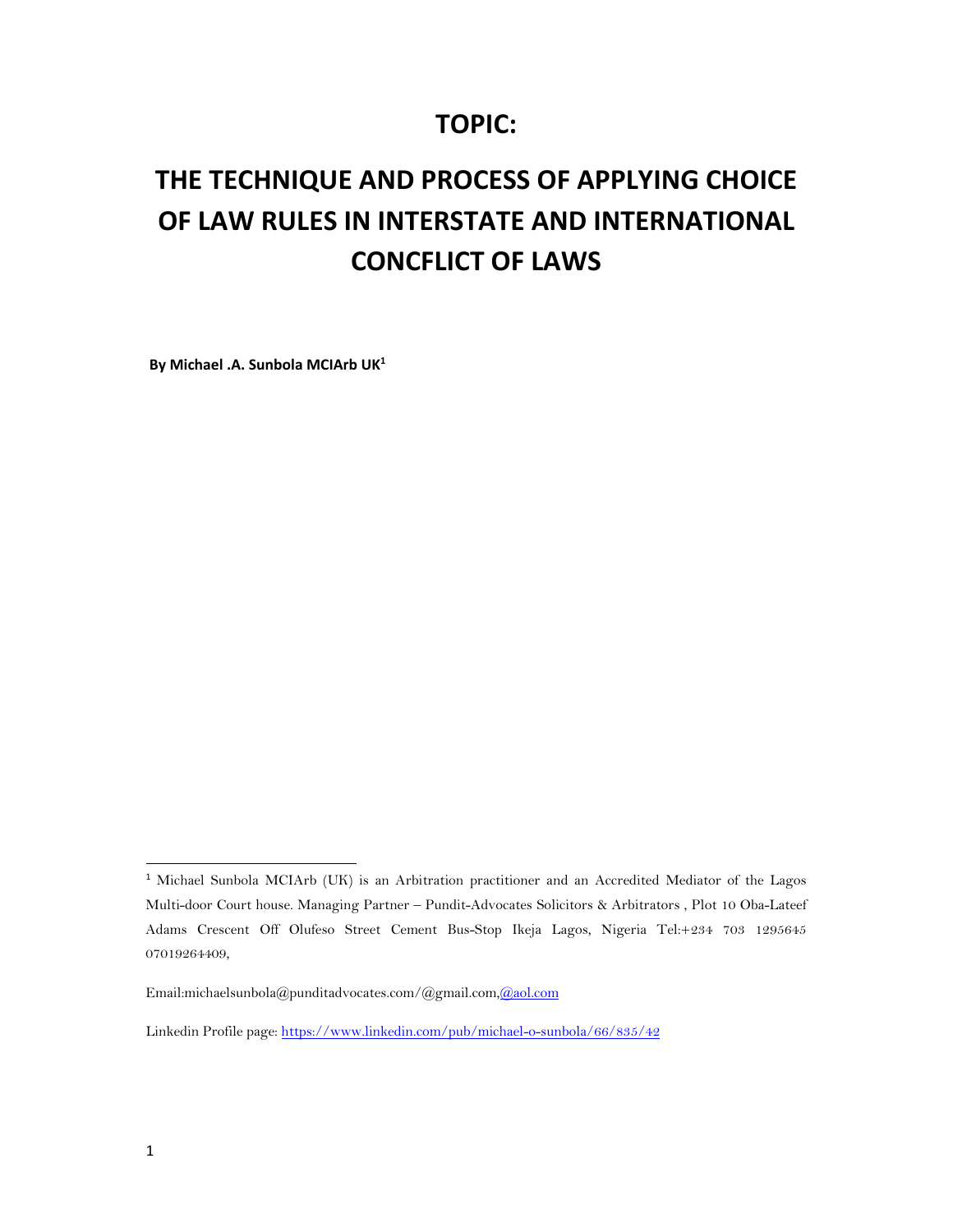#### **Abstract:**

*The question of jurisdiction and the choice of choice of law have a thin line which leads to myriad of errors in our court to deny a jurisdiction over a matter it ordinarily has jurisdiction over. This can be resolved by appreciating the difference between the two. The choice of law to apply also has different process which the court must use in determining the appropriate law to apply to the facts before it. In doing this, this paper will give a critical overview of these processes to wit: Characterization, connecting factors, and the maxim*  **locus regit actum** *in dealing with a matter either with interstate element or international element.*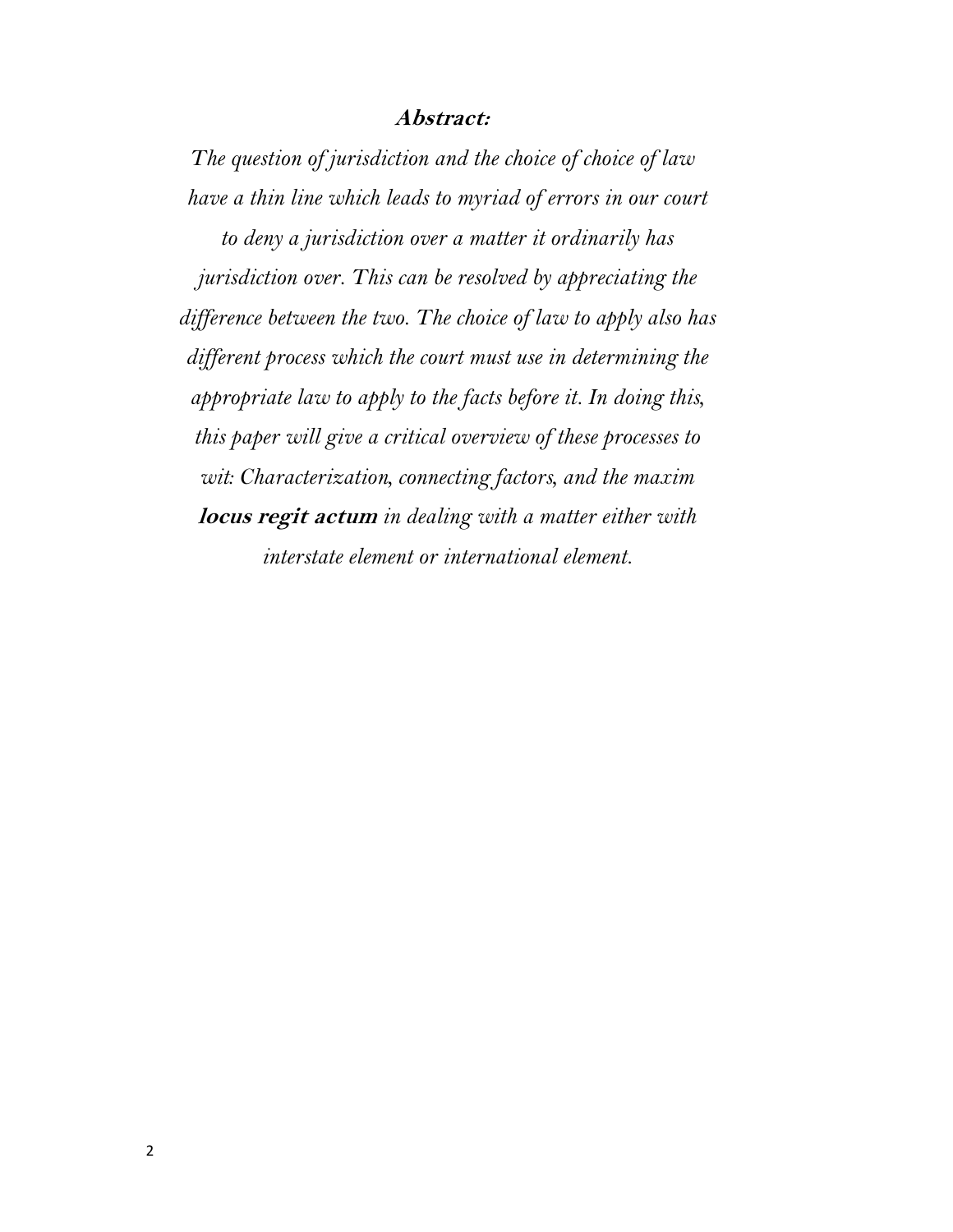### **Tables of Content**

### **Abstract**

## **Chapter One**

Introduction

## **Chapter Two**

The Question of Jurisdiction and Choice of Law in Conflict of Law

- The errors involved in Choice Jurisdiction and Choice of Law

-

## **Chapter Three**

The Process of Applying Choice of Law rules;

- Characterization
- Connecting Factors
- Applicable laws on the basis of Locus Regit Actum

## **Chapter Four**

Conclusion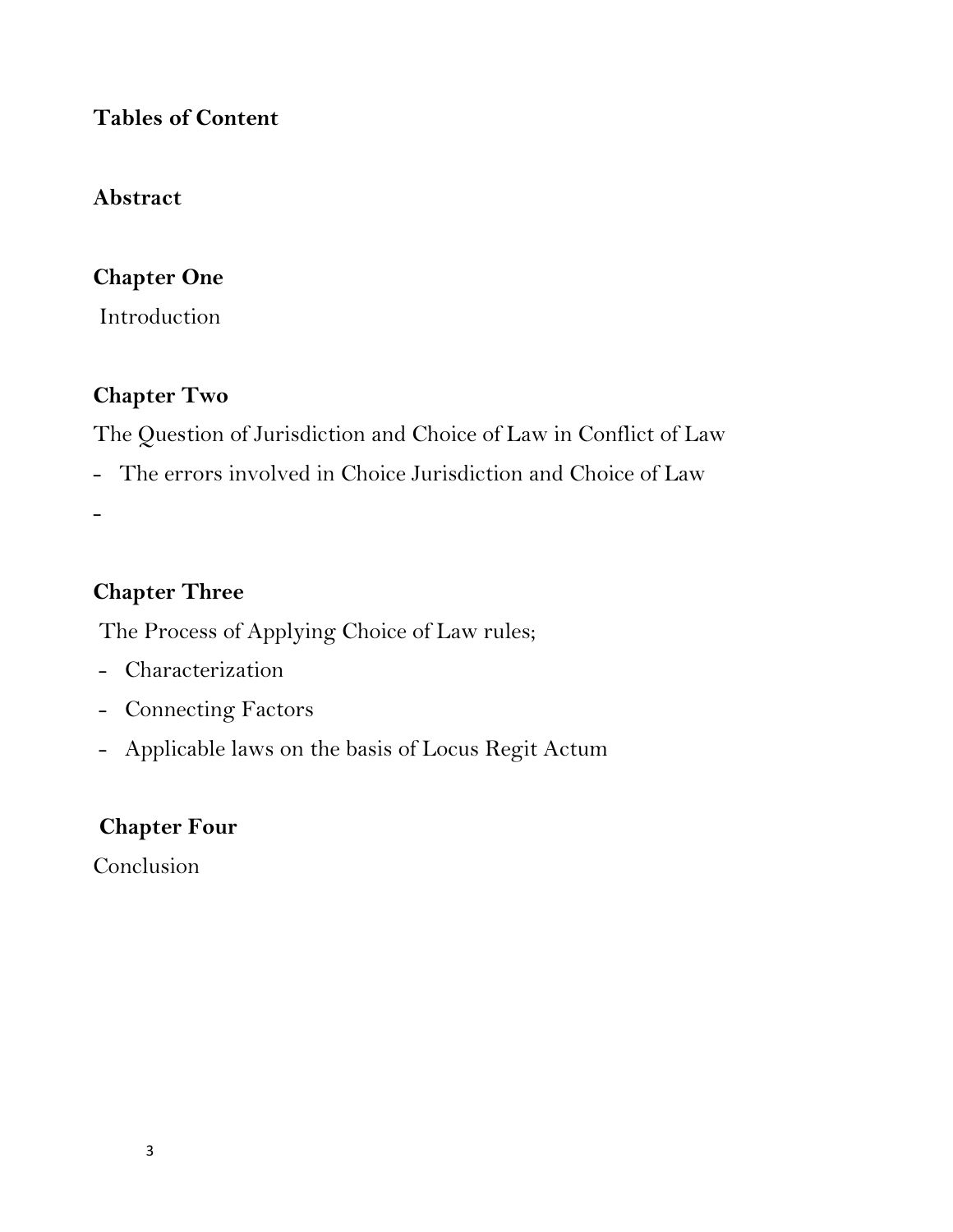#### **CHAPTER ONE**

#### INTRODUCTION

After indicating the applicable law the task of conflict rule would ordinarily have been completed. However, it is the province of conflict science to prescribe the parameter for the operation of the indicated law. In order to address the issue of conflict in a given scenario, three important questions have to be answered: a) Does the court have jurisdiction to determine the case?; b) if so, what law will the court apply to determine the outcome and c) will the court recognize or enforce a foreign judgment purporting to determine the issue between the parties?

Conflict of laws concerns relations across different legal jurisdictions between persons, and sometimes also companies, corporations and other legal entities. But the question has been asked that why should the court concern itself with cases which are to a greater or lesser extent, foreign cases? The justification for conflict of laws can best be seen by considering what would happen if in fact, it did not exist. Theoretically, it would be possible for the courts, while opening their doors to foreigners, to apply the domestic law in all cases. This application however, may result invariably in grave injustice to both parties.

Therefore, where any question of the choice of applicable legal system and the question of choice of applicable jurisdiction arises, the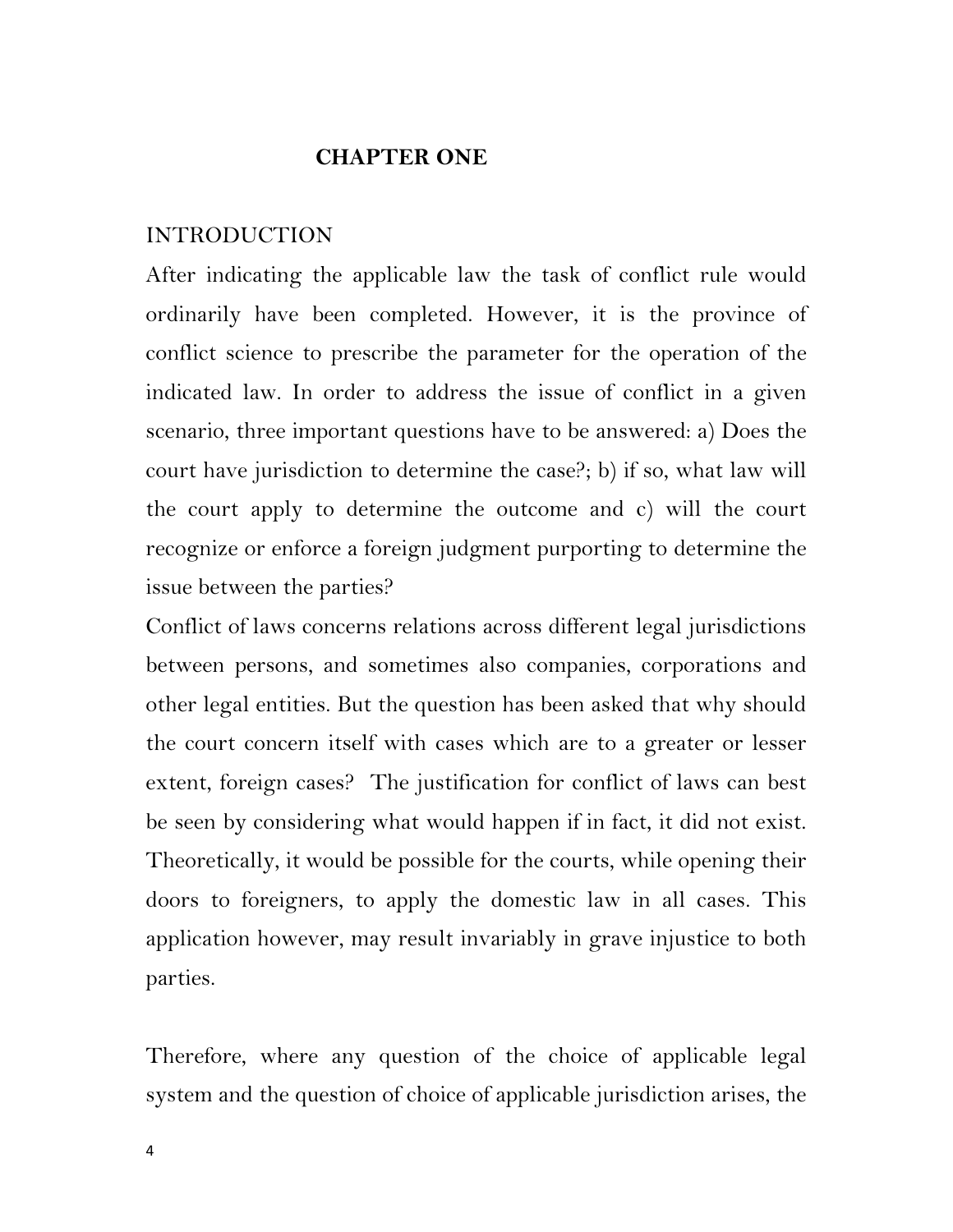subject of conflict rears its head and connecting factors are identified to determine the applicable law.

In order to identify the proper connecting factor however, there is a need to know the legal category into which the facts of the case fall. i.e there is a need for a characterization of the problem. Characterization is the preliminary stage in the process of choosing the applicable law for the purpose of reaching an acceptable or just decision. The factual situation has to be determined in order to know the aspect of law the facts fall into after which the appropriate connecting factor for the determination of the issue will be determined . Characterization leads the way in determining the connecting factor. The characterization (also referred to as categorization) of a substantive matter is based on its facts and ultimately shows the cause of action. Cause of action can be tort, contract, or even matrimonial issues. However, it is not in all cases that characterization is so straightforward. There can be more than one cause of action in a particular case when the facts are analyzed which then raises the problem of how the matter should be characterized.

After determining the characterization of the facts, connecting factors or localizing elements are used. The connection may reveal the applicable law or may even dispose of the entire issue. For example, the law of nationality (lex patriae) or domicile (lex domicilii) will define legal status and capacity, the law of the state in which land is situated (lex situs) will be applied to determine all questions of title, the law of the place where a transaction physically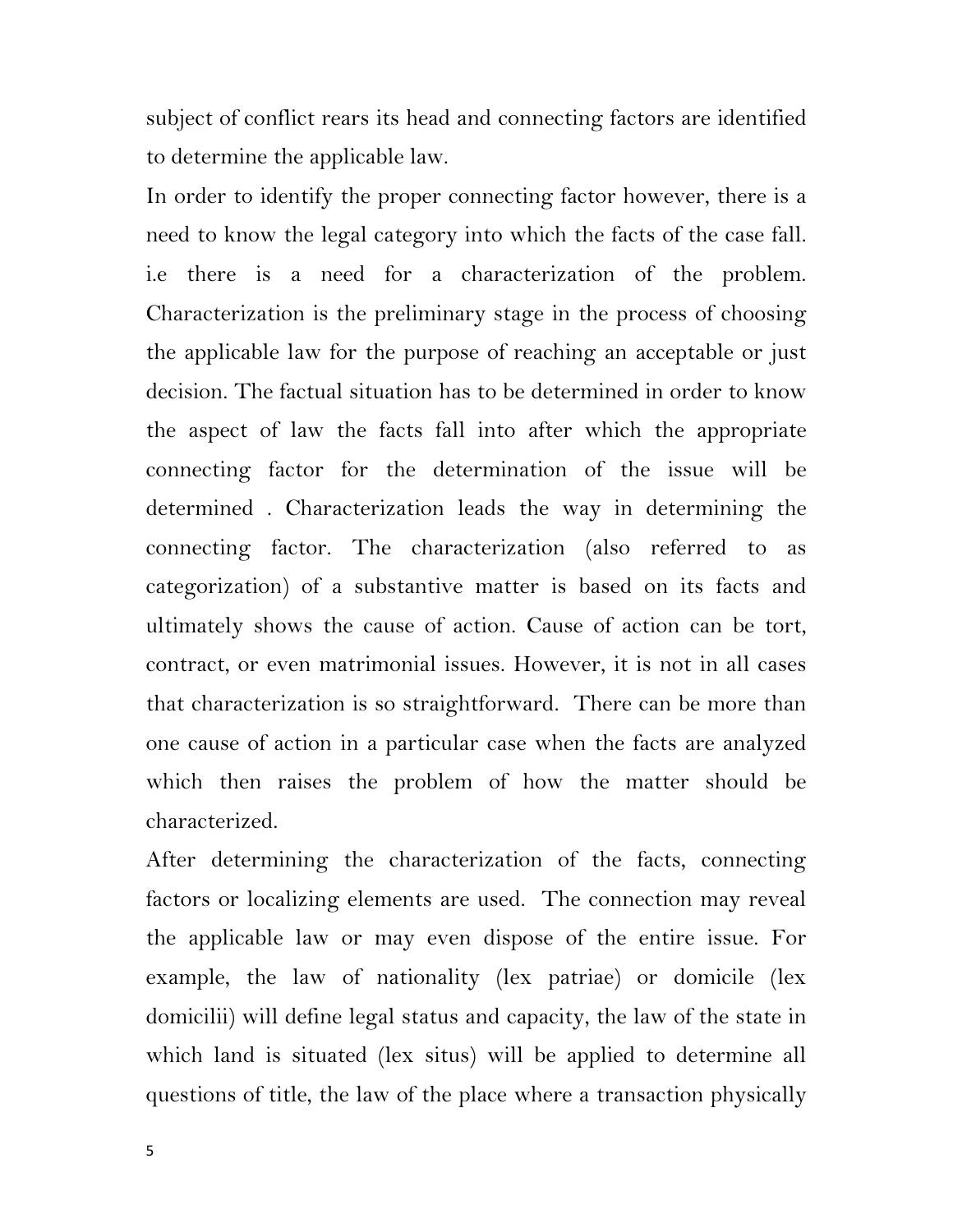takes place or of the occurrence that gave rise to the litigation (lex loci actus) will often be the controlling law selected when the matter is substantive, but the proper law has become a more common choice. In any given case, the choice of law depends ultimately on considerations of reason, convenience and utility i.e how will the proposed choice of law work in practice?

In summary, in identifying the choice of law question, there is a need to identify:

a) The appropriate jurisdiction of the court;

b) The characterization of the facts and locate the law/set of rules which relates and applies to the characterization identified (a classification of the cause of action by the presiding judge)

c) The connecting factors to the system of law applicable to the cause of action .

d) The applicable law to the facts of the case and which leads to an ultimate determination of that case.

#### **CHAPTER TWO**

#### THE QUESTION OF JURISDICTION AND CHOICE OF LAW

#### **Question of Jurisdiction**

The word jurisdiction has been defined as the power of the court to decide a matter in controversy and presupposes the existence of a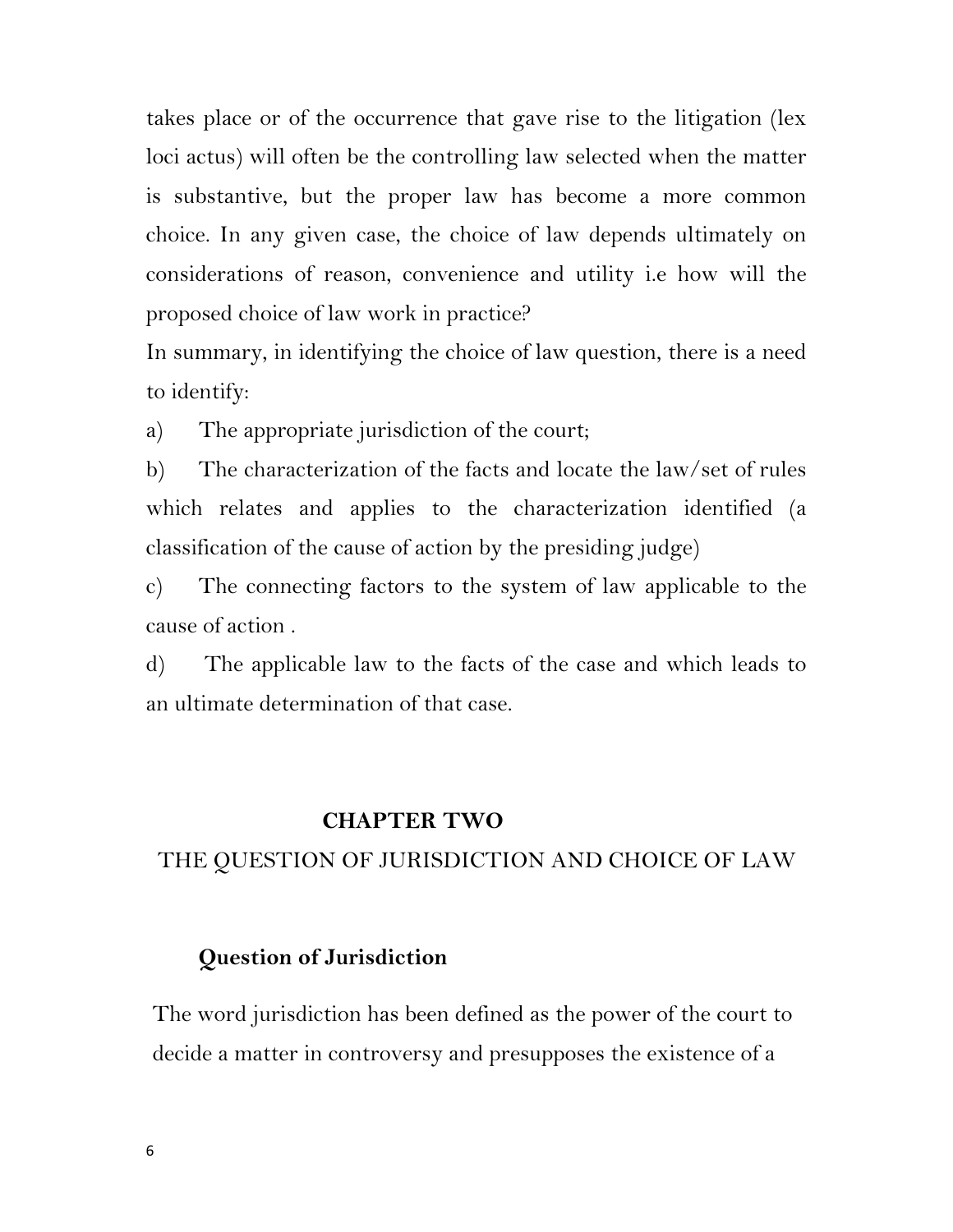duly constituted court with control over the subject matter and the parties.<sup>2</sup>

At common law, the jurisdiction of the court to entertain a suit can be divided into action in rem and action in personam. Conflict of laws is mostly concerned with action in personam. These are actions brought to compel a defendant to do or to refrain from doing something or to pay damages. Jurisdiction over such actions depends primarily, though not exclusively, on the ability of the claimant to serve the court process on the defendant. This is usually due to the presence of the defendant within the jurisdiction of the court. Viscount Haldane succinctly states the position at common law in the following words:

**"The root principle of the English law about jurisdiction is that judges stand in the place of the sovereign in whose name they administer justice and that therefore whoever is served with the King's writ and can be compelled consequently to submit to the degree is a person over whom the courts have jurisdiction."3**

This common law rule is also applicable in Nigeria by virtue of the various High Court Laws of the states.<sup>4</sup> Section 10 of the High Court of Lagos State law provides that:

<sup>2</sup> H.A.O Abiru: 'The Concept of Territorial Jurisdiction' in **Law and Development in Nigeria: Essays in Honour of Chief Femi Okunnu, SAN, CON,** Lagos, Ecowatch Publication Limited, 2004**,** p.1

<sup>3</sup> See Agbede (1989) at pp 241

<sup>4</sup> The states that constitute the former eastern states have repudiated this common law principle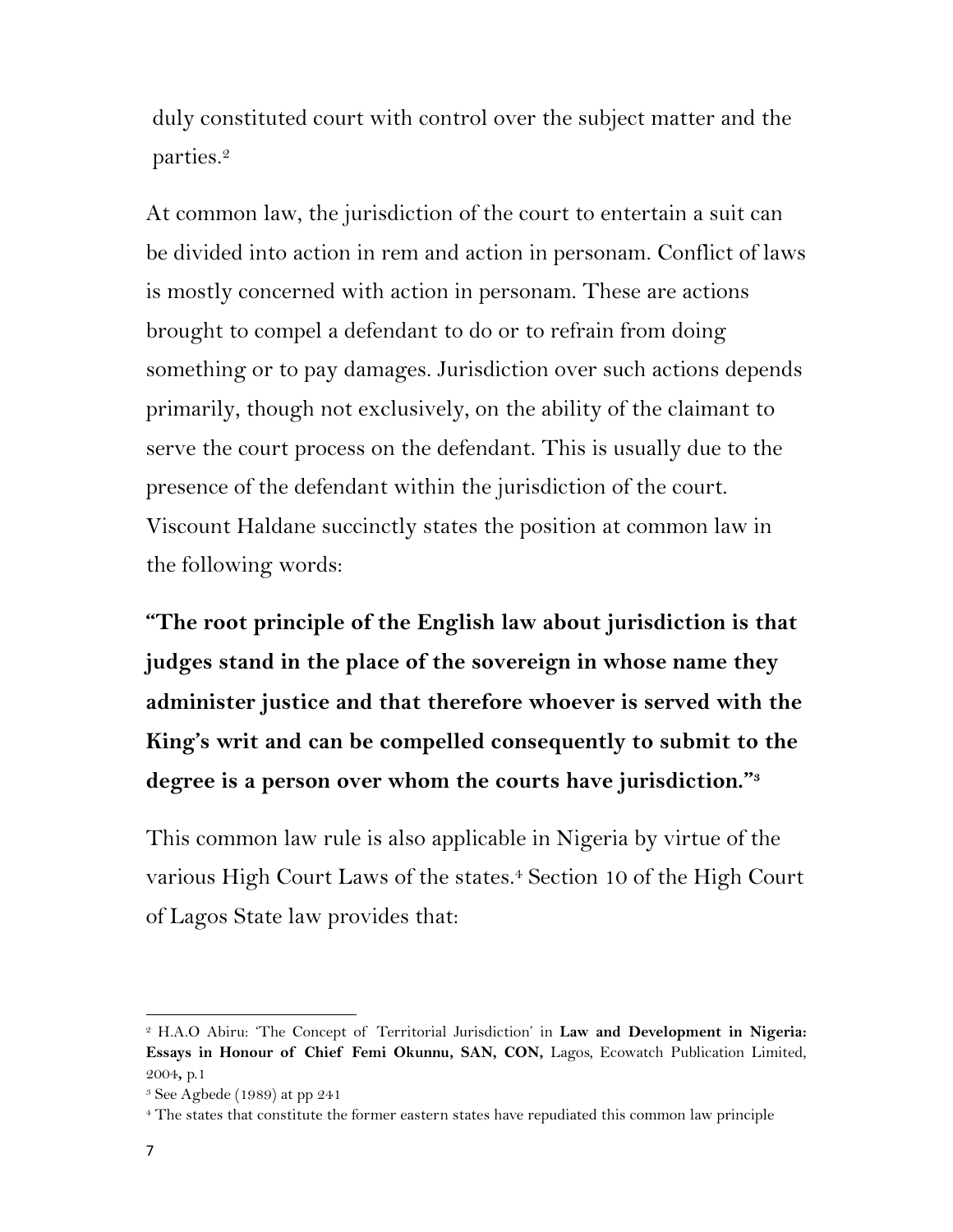**"The High Court shall, in addition to any other jurisdiction conferred by the Constitution of the Federation or by this or any other enactment, possess and exercise, within the limits mentioned in, and subject to the provisions of, the Constitution of the Federation and this enactment, all the jurisdiction, powers and authorities which are vested in or capable of being exercised by the High Court of Justice in England."5**

The principle that the court will assume jurisdiction if the defendant is capable of being served the court processes is based on the court asserting its powers over a person under its jurisdiction. A person outside the jurisdiction of the court can also be subject to the jurisdiction of the court if he submits voluntarily to the court. Such submission may be express or implied. Where a party who has not been served enters an unconditional appearance, he would be deemed to have submitted to the jurisdiction of the court especially where he contests the merits of the case. Submission may also be prior to the commencement of the suit such as through relevant clause in an agreement.

Additionally at common law, the court may assume jurisdiction over a defendant if the claimant obtains a leave of court under the relevant rules of court. There are similar provisions under the various high court rules in Nigeria<sup>6</sup>

<sup>5</sup> The principle was approved by the West African Court of Appeal in the case of *Bruce –vs- Barrett 1 WACA 116* 

<sup>6</sup> Order 8, High Court of Lagos State (Civil Procedure) Rules 2012.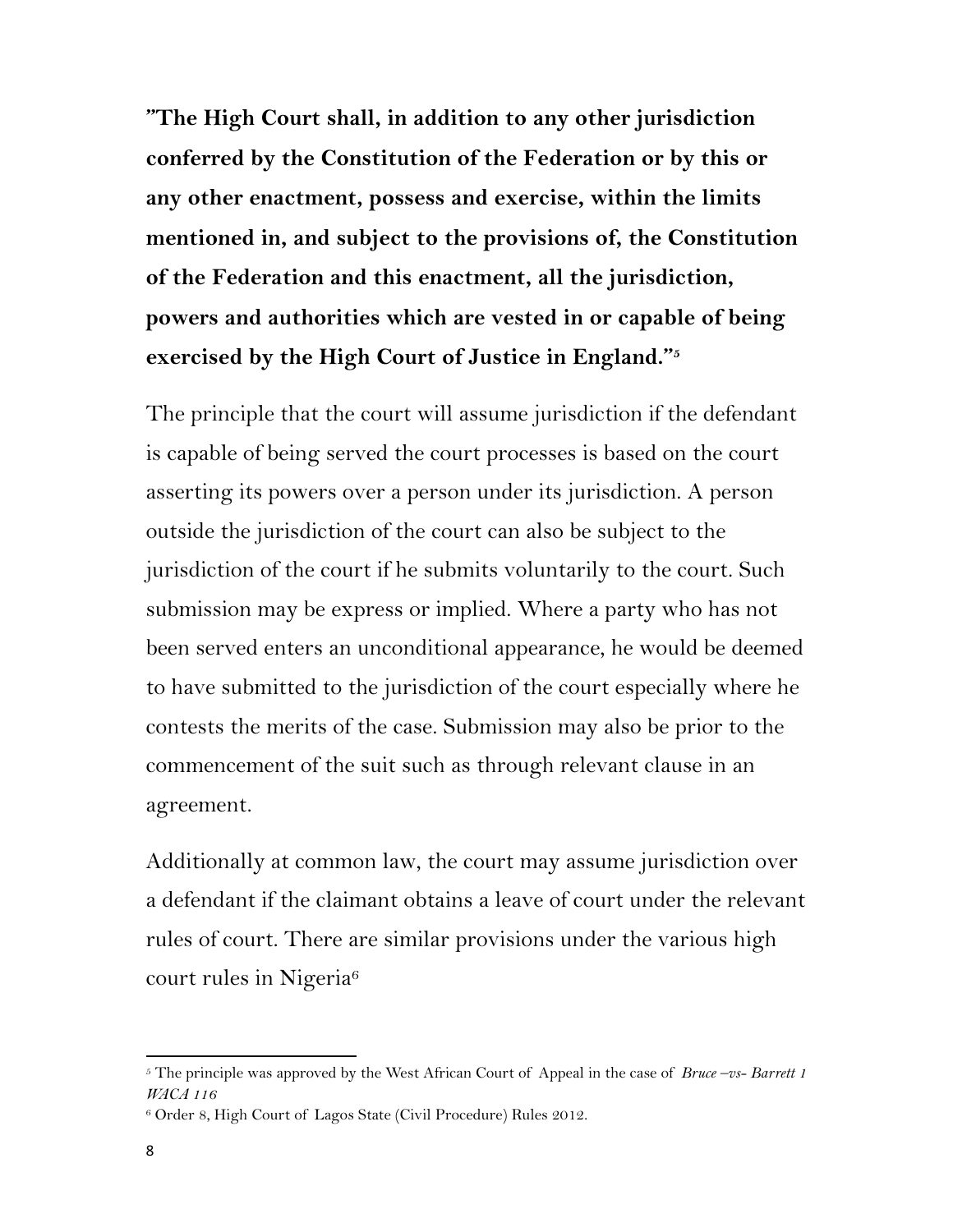From the above it is clear that the common law principle on *in personam* jurisdiction is capable of encouraging forum shopping7. To ameliorate this under the English law where the appropriate forum is England and the plaintiff goes shopping abroad, the defendant can apply for an injunction to restrain the foreign proceedings, and if the plaintiff declines to comply with it, he or she will be held in contempt of court. For example, a plaintiff suffers injuries in an air crash in the UK. The airline is incorporated in England, the aeroplane was manufactured in England by an English company, but the company is part of a group with the parent company incorporated in California. Clearly, the plaintiff has powerful incentives to sue in California8.

As a general rule, the applicable test is that an injunction would be granted if the proceedings in the foreign court are vexatious and oppressive to the defendant and the injunction would not unjustly deprive the plaintiff of advantages available to him or her in the foreign forum. This is the case, unless the plaintiff's only remedy is available in the foreign jurisdiction, in which case an injunction will not be granted.

Where the plaintiff applies for an injunction on the basis that the parties had agreed to refer disputes to the jurisdiction of the English court, then the court will almost certainly grant an injunction. There

<sup>7</sup> Lord Pearson defined forum shopping in Boys v Chaplin (1971) AC 536 as:"*[A] plaintiff bypassing his natural forum and bringing his action in some alien forum which would give him relief or benefits which would not be available to him in the natural forum.* 

<sup>8</sup> *Castanho –vs- Brown and Root (UK) Ltd [1981] 1 All ER 143*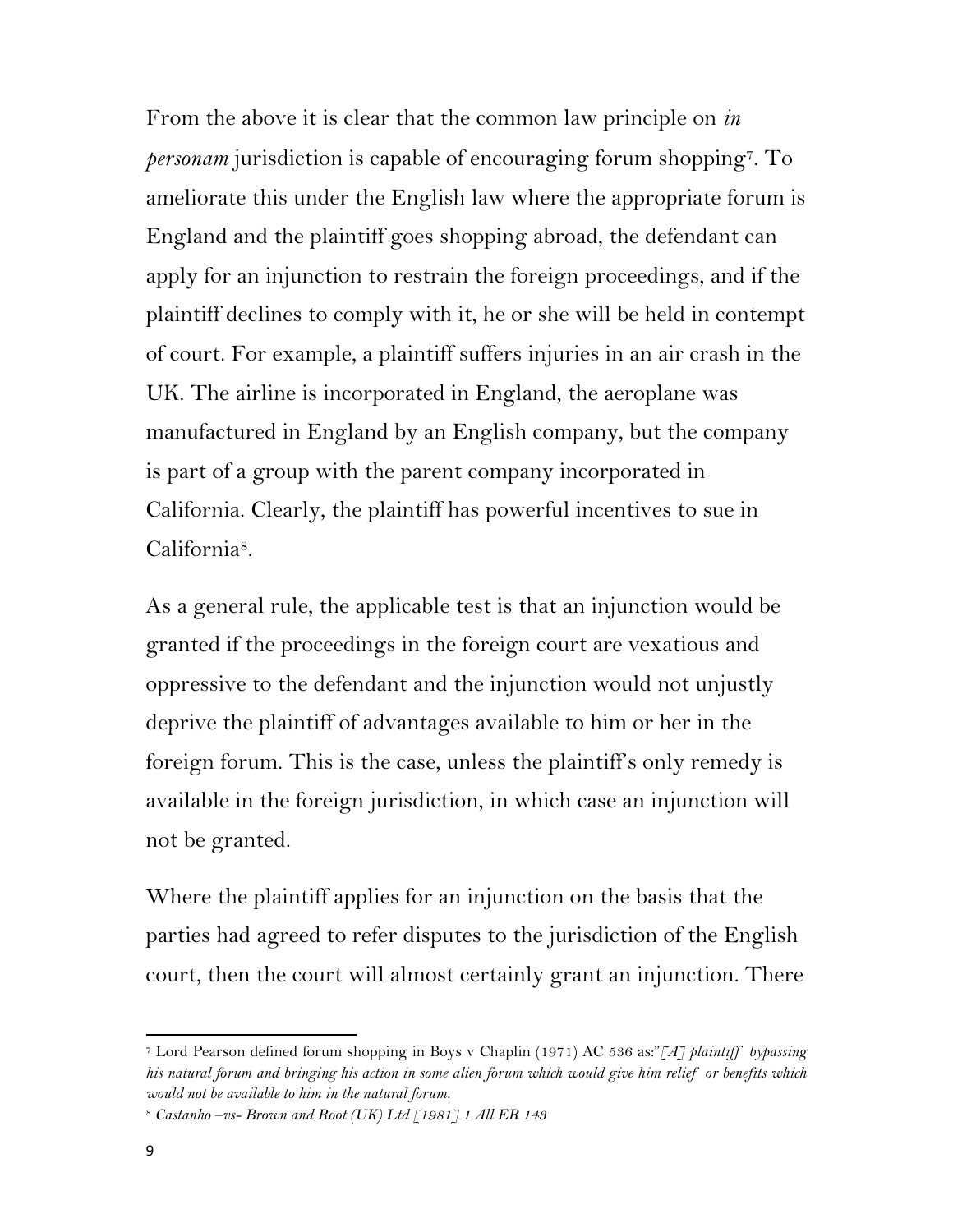appears to be no similar provision in Nigerian law unless the parties have incorporated a provision with a similar effect as part of their contractual obligations.

There are at least three principles that are used as criterion for determining jurisdiction of municipal courts under European law<sup>9</sup>. Unlike the English law which requires presence of the defendant, such presence is only a procedural requirement under European laws. The first principle is that a court is entitled to hear the action if there is an appropriate connection between the defendant and the forum (in conflict-of-laws terminology, 'forum' means the court hearing the case). The second is that it is entitled to hear the action if there is an appropriate connection between the cause of action (claim) and the forum. The third is that it is entitled to hear the action if the defendant consents to jurisdiction.10

Where the action is *in rem*, there is one, and only one, ground of jurisdiction: the presence of the *res* (for example, the ship) within the territory of the court. In Admiralty (maritime) proceedings, the claim form may be served directly on the ship – for example, by nailing (or otherwise fastening) it to the mast or some other prominent feature of the ship. The ship may also be arrested, a necessary preliminary to having it sold.

#### **3.2 Choice of Law Question**

 9 T.C. Hartley, International Commercial Litigation Text, Cases and Materials on Private International Law(Cambridge University Press: London, 2009) at page 15 10 ibid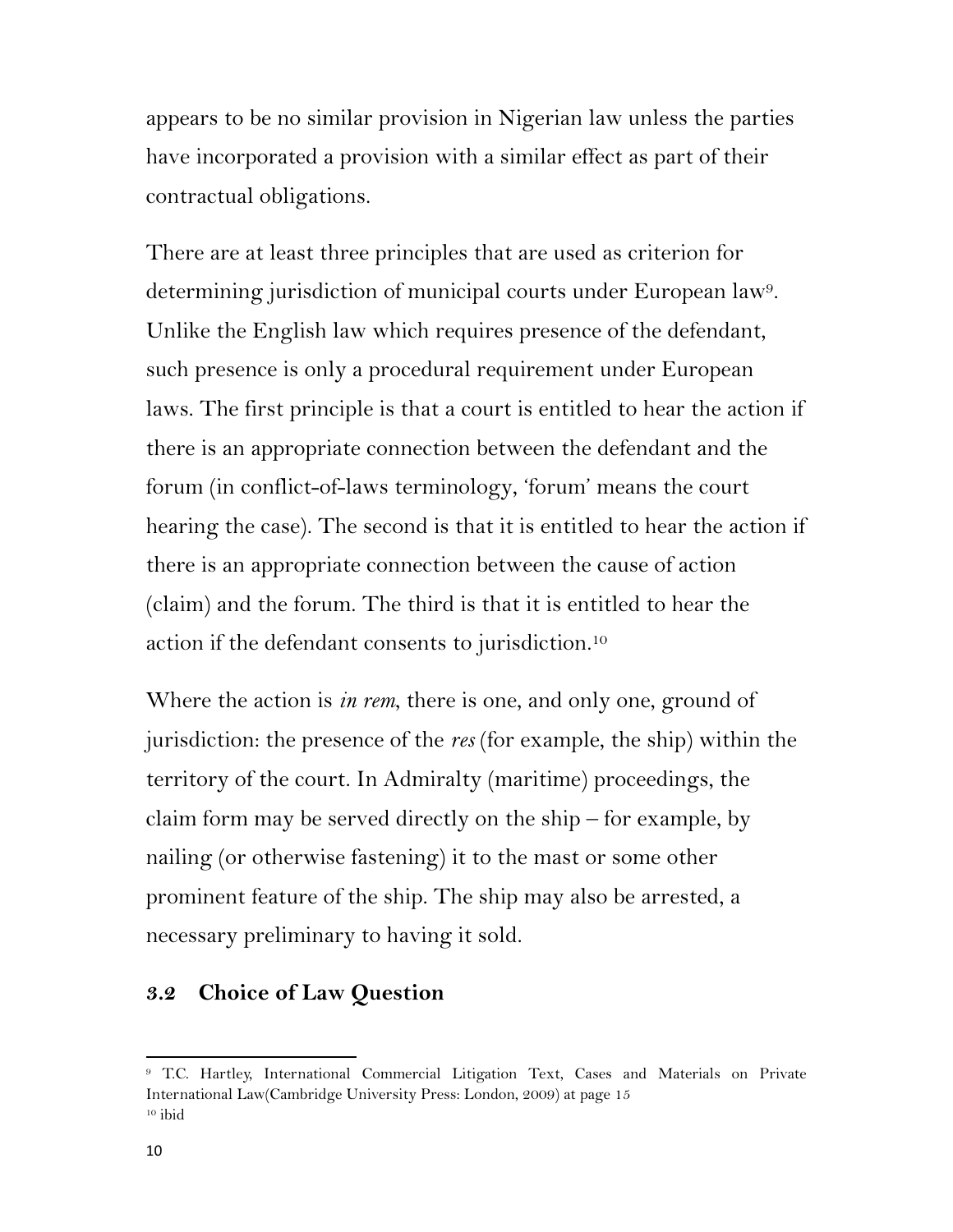If a municipal court assumes jurisdiction over a matter with a foreign element, it still has to determine the applicable law. In conflict of laws, it is not automatic that once the appropriate forum is determined, the law of that forum will be applied to the parties.

The reason for applying foreign law is to ensure justice. It will only be fair and just to apply the law which parties envisaged prior to the dispute; a foreign court ought not to upset the expectations of the parties by refusing to apply the law envisaged. For instance, it would be absurd if to declare as a nullity a marriage by two Nigerians, domiciled in Nigeria and celebrated in Nigeria just because the parties have filed for dissolution in Ghana having moved there because the marriage did not comply with the necessary formalities of a Ghanaian marriage.

Another consideration for applying foreign law is policy consideration. It would be against public policy for the court to apply a foreign law if the law requires doing something that will amount to a criminal offence in the forum court.

#### **3.2.1 How is the Choice Made?**

Traditionally when faced with a choice-of-law problem, you start with a category – for example, laws dealing with immovable property or issues concerning immovable property – and then decide whether the particular law or issue at hand fits into that category. If it does, you then derive a *connecting factor* that goes with the category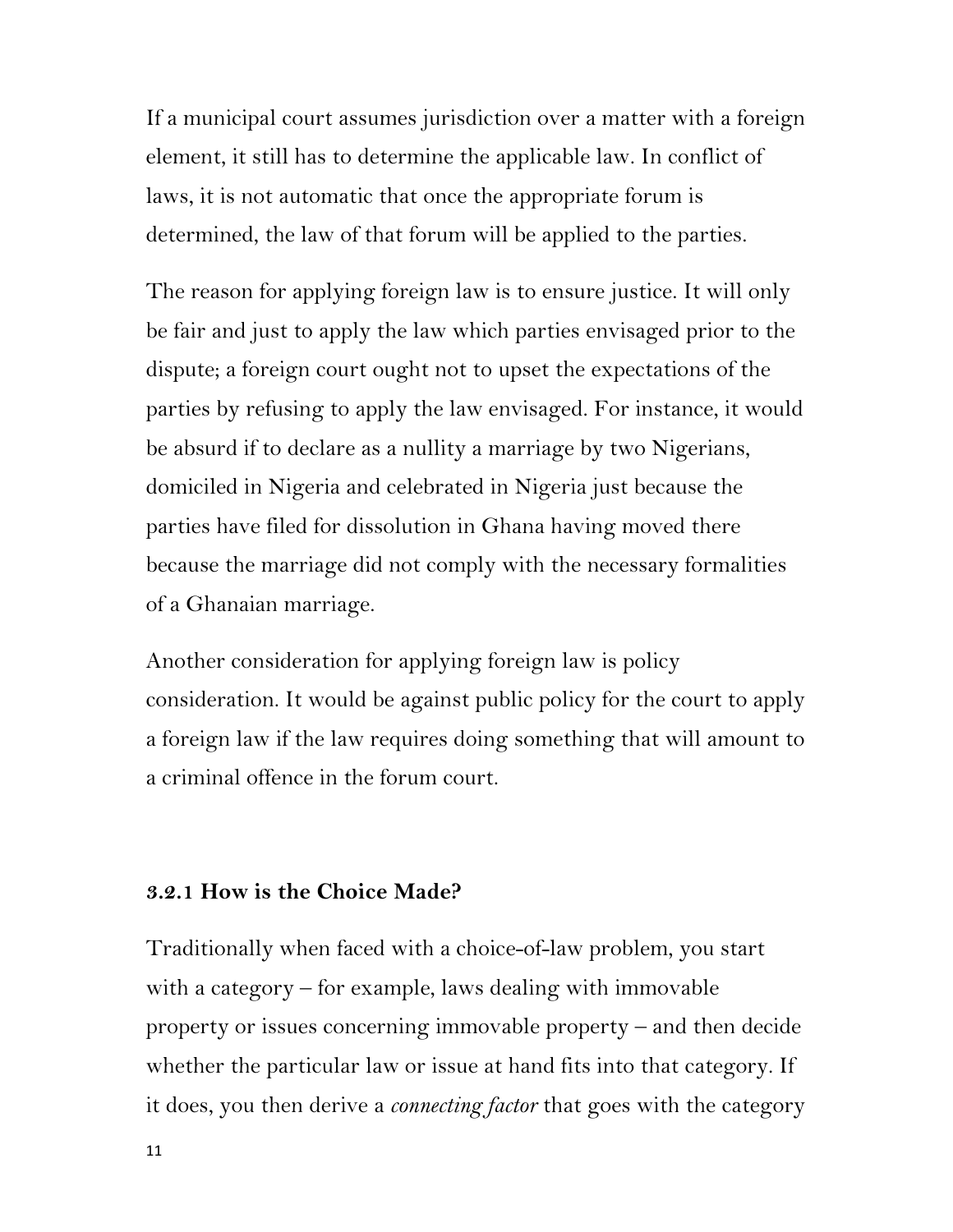– in the case of immovable property, it is the place where the land is situated – and that tells you what law is applicable.<sup>11</sup>

Typical rules of the conflict of laws state that succession to immovable is governed by the law of the place where the immovable is situated, *lex situs*; formal validity of a marriage is governed by law of the place of celebration; capacity to marry is governed by the law of each party's ante-nuptial domicile. In these examples, the legal categories are succession, to immovable, formal validity of marriage and capacity to marry while the connecting factors are the lex situs, place of celebration and domicile.12

In practice this may not be so straight forward. It is not every legal issue that can be easily separated into one legal category. How do you determining the connecting factor to apply? What is the connecting factor for an intangible property, like a letter of credit? Even if these questions are answered, the courts may also be confronted by the problem of ascertaining what the applicable law in the foreign country is. These are technical problems that attract the focus of this branch of the law. The details of these problems are beyond the focus of this paper.

## **3 ERRORS INVOLVED IN ANSWERING THE QUESTION OF JURISDICTION AND CHOICE OF LAW**

Conflict of laws is a very technical subject in law and it is not unusual in practice to find that practitioners and judges take make

 11 T. Hartley (2009) at page 505

<sup>12</sup> J. Morris (2005) at page 9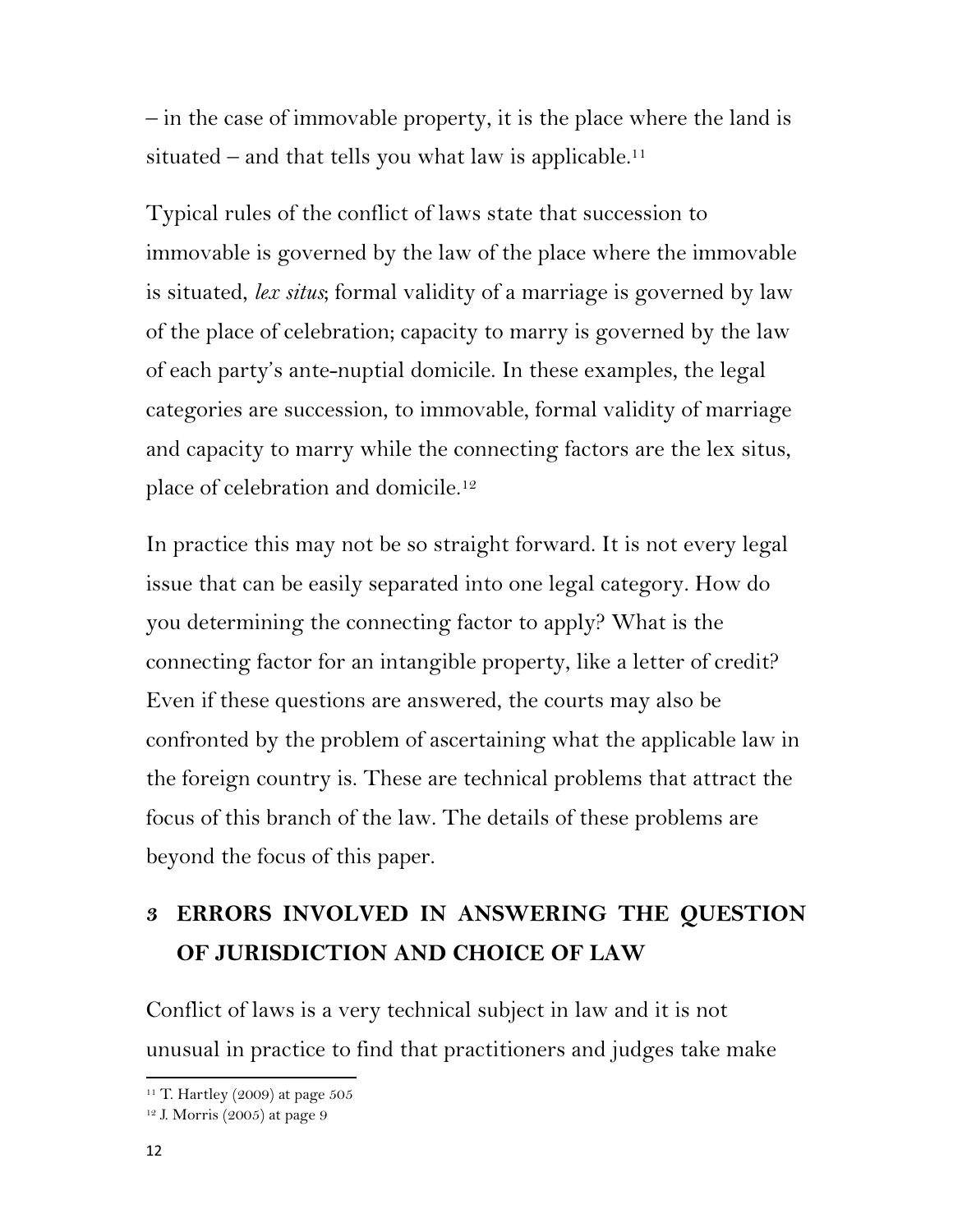decisions that are *per incuriam*. An American judge Cardozo once remarked that an average judge when, when confronted by a problem in the conflict of laws, feels almost completely lost, and, like a drowning man, will grasp at a straw.13So of the errors are highlighted as follows:

1. A common error faced in practice is the merger of the question of the choice of law with the jurisdiction question. This error is responsible for the inconsistency in the decisions of the Supreme Court in **Benson** -vs- Ashiru<sup>14</sup> and Amanambu -vs-**Okafor.**<sup>15</sup> In Okafor, the Supreme Court held that the former Eastern Nigeria Court could not entertain a fatal accident that occurred in former Northern Nigeria. This decision clearly focused on the question of the question of jurisdiction and applied the 'writ rule' to decline jurisdiction. The appropriate methodology should have been to assume jurisdiction and then decide the applicable law. This was done in the court of appeal case of **Ubanwa –vs- Afocha & anor**. Here the deceased died in a motor accident, which occurred in Zaria in the then North Central State. His widow, parents and children commenced action in Enugu High Court, being the place of domicile of the defendant, for special and general damages under the Fatal Accident Law of former Northern Nigeria. The first and second defendants were respectively the driver of the vehicle involved in the accident and the University of Nigeria Nsukka in

<sup>13</sup> Cited in J. Morris, The Conflict of Laws, 6th edn., (London, Sweet & Maxwell, 2005) at page 8

<sup>14 64[1967]</sup> NMLR 363

<sup>&</sup>lt;sup>15</sup> 63<sup>[1966]</sup> 1 ALL NLR 205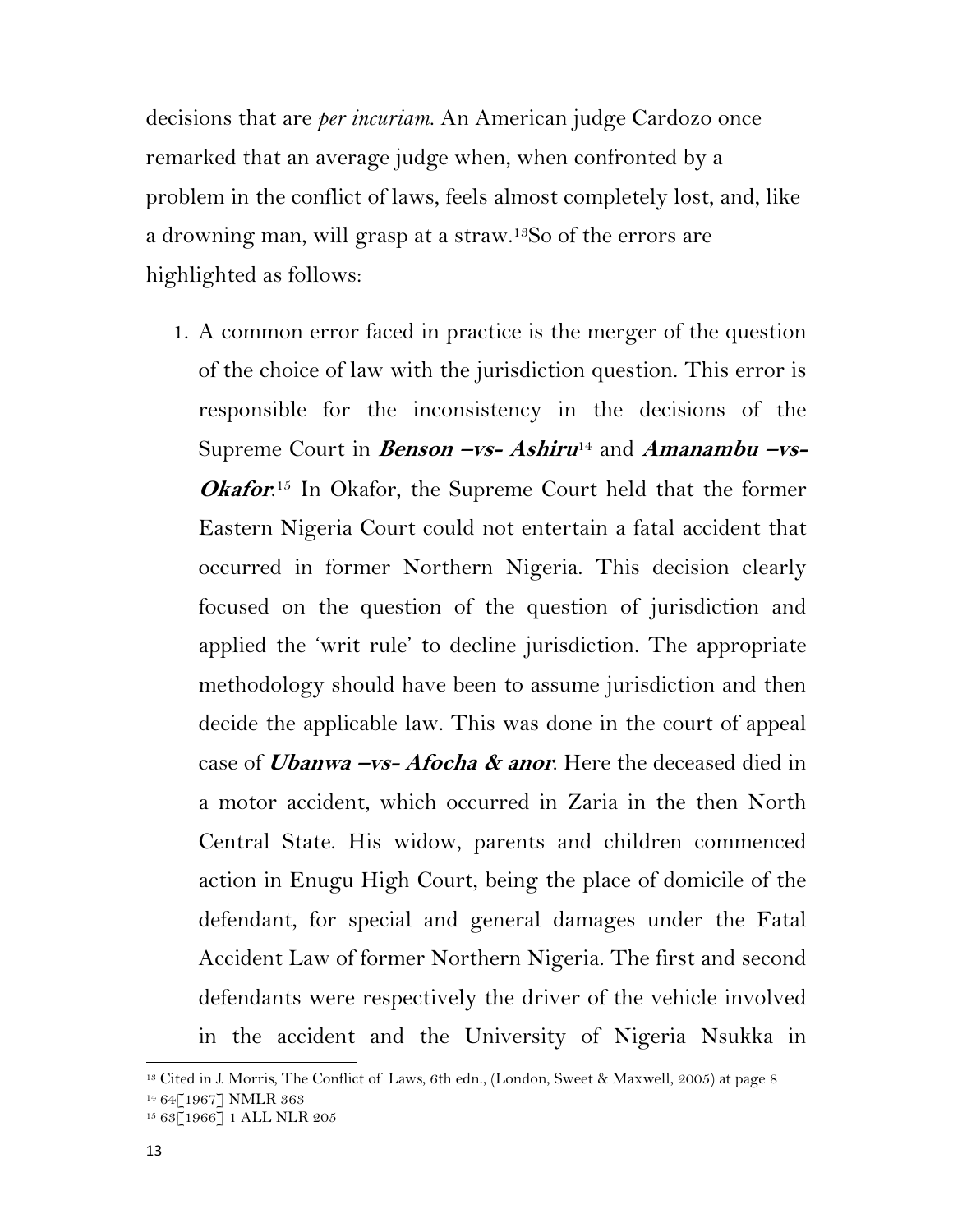Eastern Nigeria which owned the vehicle and employed the driver. Counsel for the defendant in a preliminary objection argued that the High Court of former East Central State of Nigeria had no jurisdiction to try an action based on an accident that occurred in the former North Central State and that the Fatal Accident Law under which the action was brought did not have extra-territorial application. In overruling the objection, **Ikwechegh, J** held that by virtue of Section 22 Sub-section 2 of the High Court Law of former East Central State, 67 the High Court of the state had jurisdiction to entertain an action brought against a defendant residing within the state, and by virtue of Section  $73(1)(a)$  of the Evidence Law, the court had the power to apply the law of Northern Nigeria<sup>16</sup>.

2. Another error to look out for is the tendency of Courts denying jurisdiction of a matter based on where the facts occurred. The error is borne of out of the fact that the court would ordinarily have no business with facts of a case which happened outside its jurisdiction. However, the choice of jurisdiction does not border itself with where the facts occurred but where the defendant can be found and served with the writ. The emphasis here is the where the defendant can be found and served and not necessarily where the fact occurred. But Judges do not appreciate this difference hence they tend to deny of jurisdiction on this ground. In answering this question, what

<sup>&</sup>lt;sup>16</sup> In Benson, the supreme failed to overrule the decision in Okafor even though the facts were similar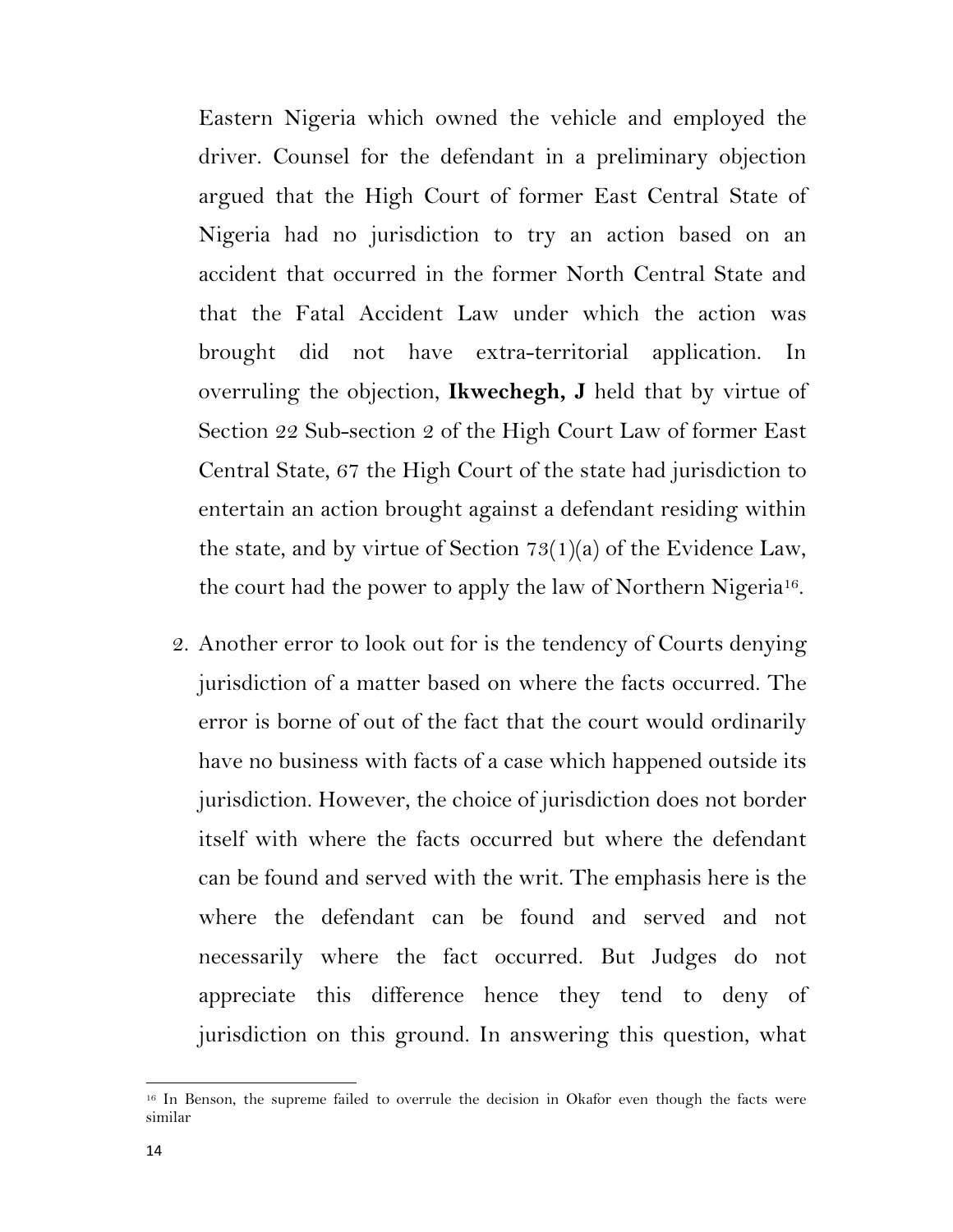the Court is supposed to do is simply to assume jurisdiction based on the writ rule and then localize the facts in order to know the law to apply.

3. Another error to avoid relates to pleadings in civil proceedings. Pleadings are averments by the party which he claims to be the facts of the case. As far as the party is concerned, the facts pleaded have the content and the strength to give him judgment in the case<sup>17</sup>. In the case of the plaintiff, the pleadings without more, can only give him judgment where the defendant admits the claim or relief. Pleadings are not evidence; they are merely allegations which must be supported by evidence. Therefore, if a party fails to lead evidence in support of his pleading, the averment in the pleading goes to no issue. Similarly if evidence is lead on unpleaded facts, the evidence goes to no issue and cannot be relied on by the party leading the evidence.

Generally in civil proceedings, a party is expected to plead only facts, there is no need to plead the law. However, foreign law is not treated as 'law' is respect of pleadings. It is treated as a fact which must be proved. This means a party who intends to rely on foreign law must plead the law as a fact and lead evidence to establish the fact.

The success of a choice of law decision may rest on how proper the pleadings of the parties are. If the foreign law is not

 *17 Boniface Anyika & Co. (Nig.) Ltd. –vs-. uzor (2006) 15 NWLR (Pt.1003) 360*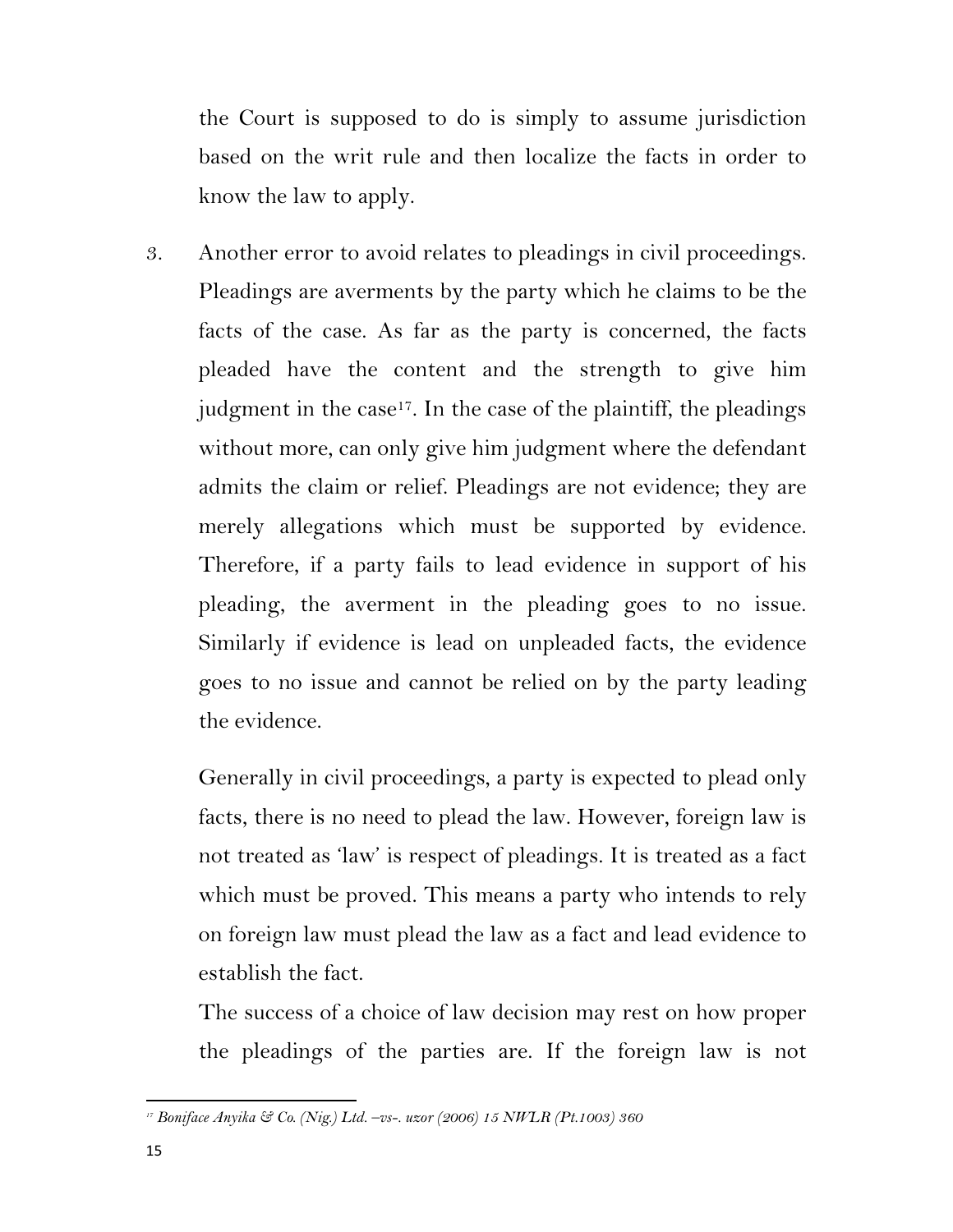properly pleaded or no evidence is lead to establish it, the court will most likely make the wrong decision in the choice of applicable law. Thus practitioners must be careful in drafting their pleadings especially where it involves a choice of law decision.

#### **CHAPTER THREE**

#### THE PROCESS OF APPLYING THE CHOICE OF LAW RULES

#### **Characterization**

Like we said earlier, the first stage is for the court to determine whether it has jurisdiction and then determine which choice of law be applicable to facts of the case.

Once the forum court has decided that it does have jurisdiction to hear the case, it then must characterize or classify the cause(s) of action. This is regarded as the most important and difficult problem in conflict of laws as trade and travel between states have become the norm and the effects of broken promises, defective goods, traffic accidents, and marital squabbles are no longer confined to the sovereign territory of one particular state or nation. But local laws are usually enacted to satisfy domestic interests by legislators who focus on keeping the support of their constituents rather than on harmonizing their own laws to conform to international principles. This reflects a prevailing tension between legal unilateralism and multilateralism. Hence, every law has both a territorial and a personal application so it is applied by courts within the boundaries of the state yet,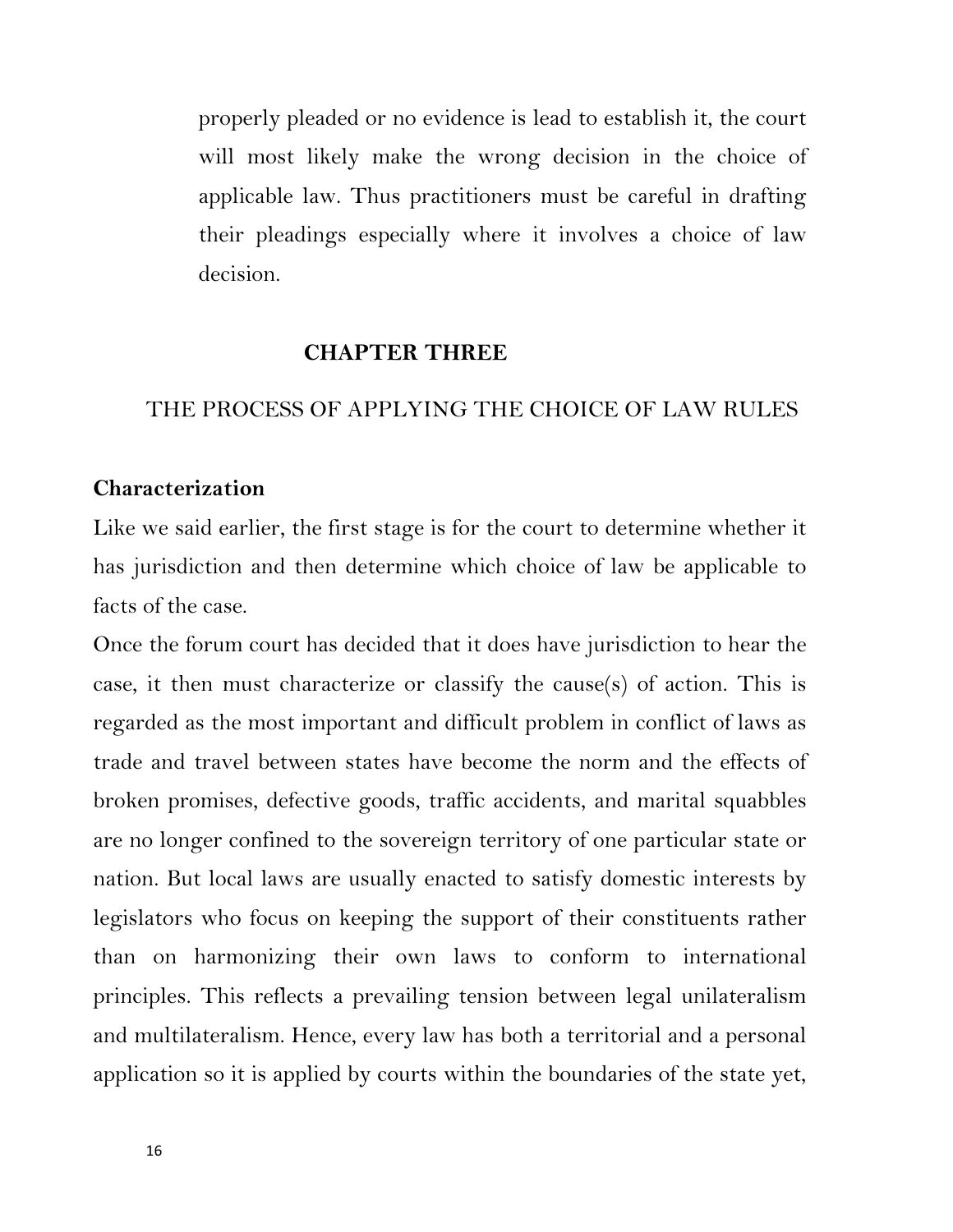as an aspect of the social contract, it also claims to bind those individuals who owe the government allegiance, no matter where they may be.

With regards to the question of which law will be used to characterize; in **Macmillan Inc.** v **Bishopsgate Investment Trust Plc18**, the most recent English case, Auld LJ. Accepted that, ". . .the proper approach is to look beyond the formulation of the claim and to identify according to the lex fori the true issue or issues thrown up by the claim and the defence".

In characterization, the court is required to analyze the pleadings prepared by the parties and to assign each component element to the most appropriate juridical concept or category. The rules of any given system of law are arranged under different categories, addressing procedure, status, contract, tort, divorce, nullity, etc. For each category, there is one or more choice of law rule(s). Hence, for example, all questions as to the status of a person before a court, viz. an infant or adult, legitimate, legitimated or illegitimate, married or not, mentally incapacitated or not, bankrupt or not, etc. will all be governed by the person's personal law, namely the law of nationality (the lex patriae) or habitual residence in a civil law state, or the law of domicile (the lex domicilii) in a common law state.

Characterizing laws as either procedural or substantive is necessary, but this part of the process can be abused by the forum court to maximise the use of the local law.

<sup>18 [1996] 1</sup> ALL E R 585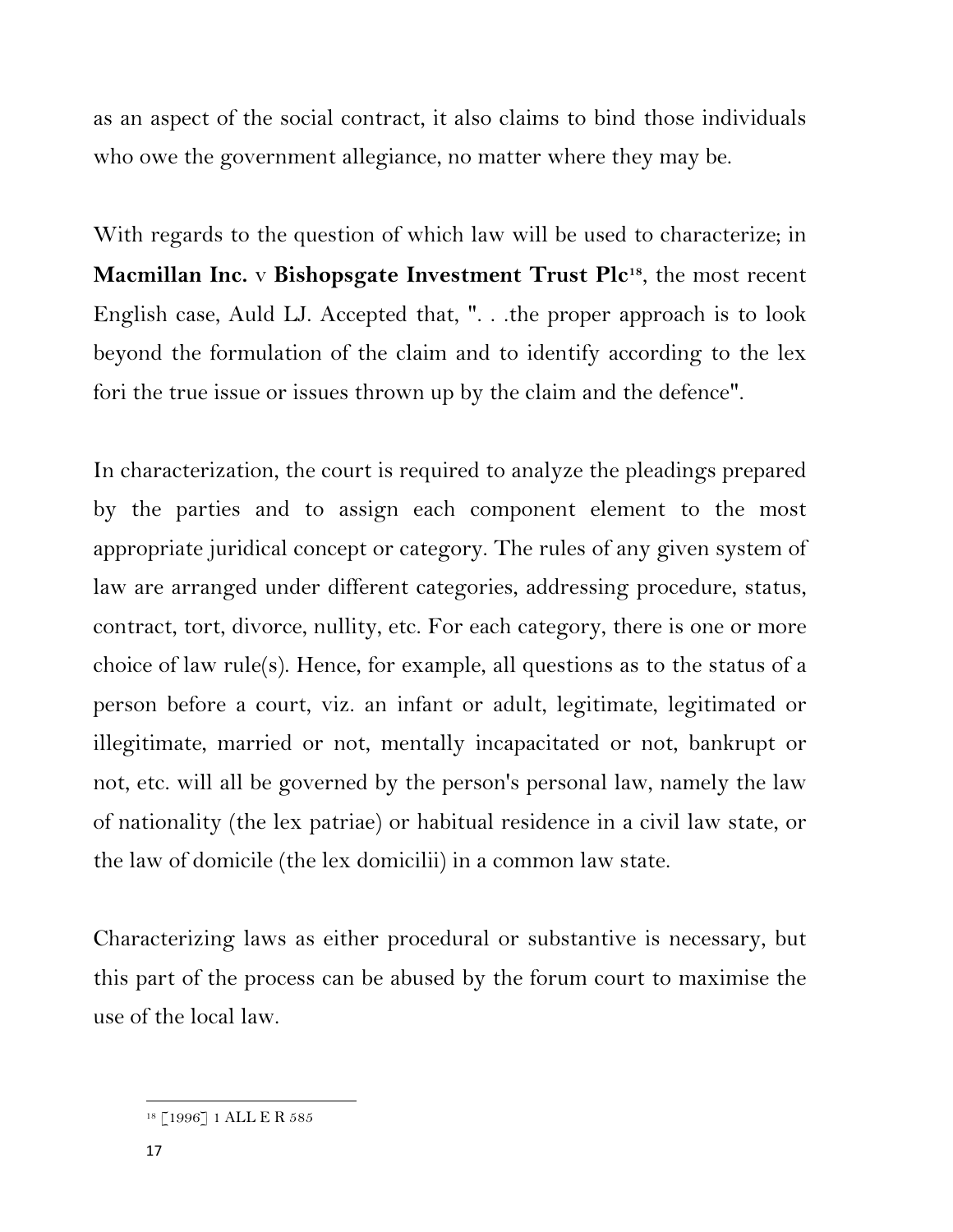The generality of the characterization process is not, and cannot be, a wholly scientific process. It is always a matter of interpretation. For example, if A who is a national of Ghana, dies having made a valid local will leaving land situated in Nigeria to C who is domiciled in Liberia, how is the issue to be classified? One might say that any rights that C might have are vested by the will that was made in Ghana (i.e. the lex loci actus). Equally, the right to succeed to title might be an aspect of C's status as the oldest surviving male heir under Liberian law (the lex loci domicilii). Or it may be a matter for the law of Nigeria since all matters of title to land must be adjusted by the lex situs as the law of the place where the land is situated. Thus, completely different judgments might result depending on how the forum court characterises the action. One of the most enduring solutions to this problem was proposed by Savigny (1779–1861). He argued that it was always necessary for the court to find the "natural seat" or "centre of gravity" for the case by identifying the largest cluster of "connecting factors" to a particular legal system. If all courts adopted such an international outlook, he reasoned, this would eliminate forum shopping by producing the same choice of law no matter where the case was begun. Unfortunately, the theory has not delivered the desired results. Forum shopping remains a problem, and neither legislators nor judges have been able to agree on characterization issues, producing classifications that extend rather than reduce international divergences. In an attempt to avoid obviously unjust results in particular cases, some judges therefore created a number of public policy exceptions to justify decisions "on the merits". Ernest G Lorenzen commented that this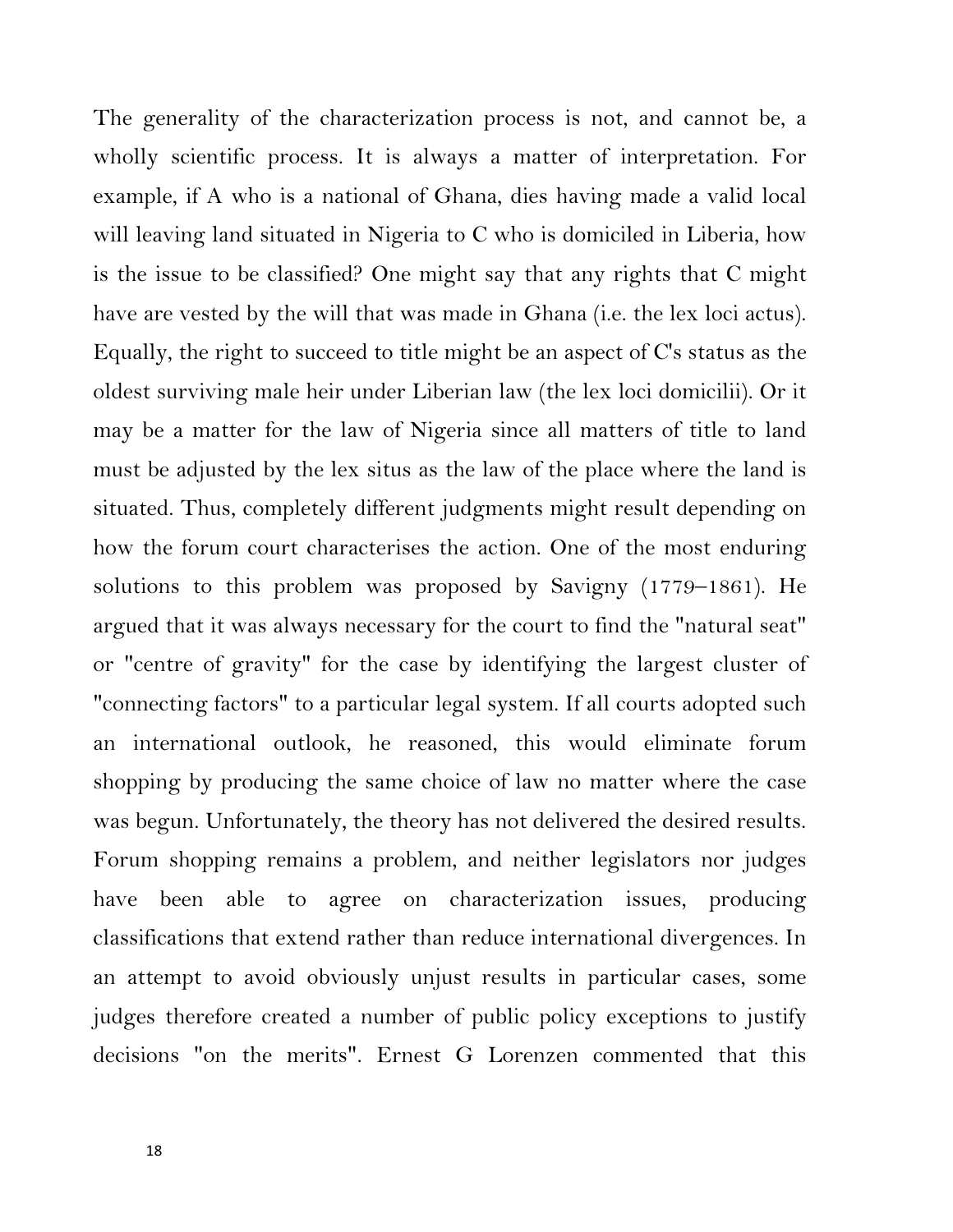strategy was a warning that there must be serious problems with the rules if policy exceptions were the solution.

There are several cases when characterisation is not made by the lex fori<sup>19</sup>:

-Choice of law clause (lex voluntatis) -Subsequent characterisation (which is a problem of the lex causae) -Real estate or immovables (when lex situs applies) -Renvoi -Unknown legal institutions -Law of nationality (when lex patriae applies) -International treaties

### **Connecting Factors:**

There are many jurist of conflict of laws who have tried to expound the meaning of the connecting factors without reaching conclusion of the one and universal meaning; however for the purpose of this assignment, there is one meaning and general that is going to be employed for answering this question.

### **Meaning of connecting factors**

Connecting factors are the circumstances that make linkage between event, thing, transaction, person and country; such factors link person, events, etc. to country. These elements linking dispute to particular

 <sup>19</sup> http://en.wikipedia.org/wiki/Characterisation\_%28law%29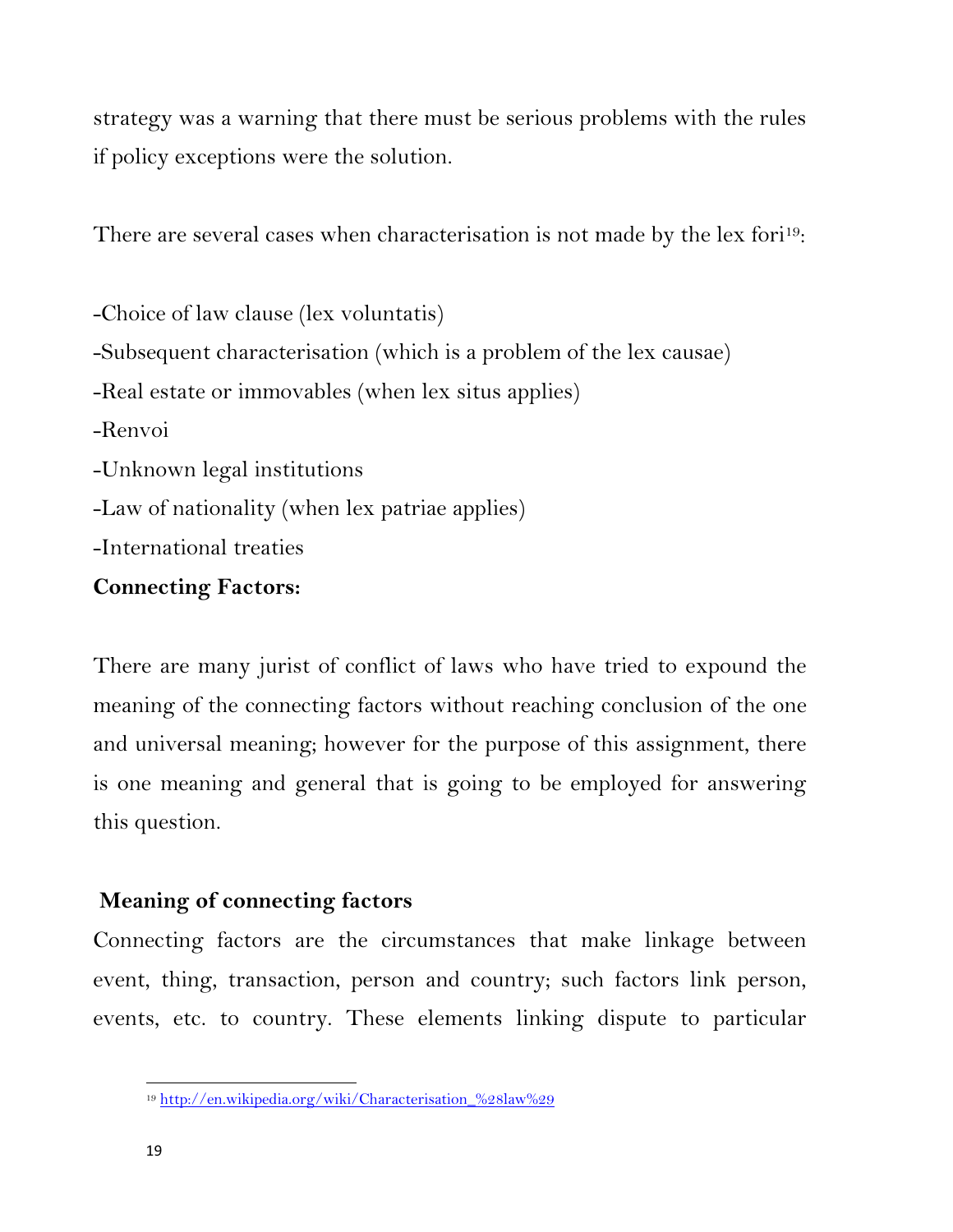countries are connecting factors links between event, thing, transaction, person and country; such factors link person, events, to country.

Examples of Connecting Factors are:

1. Personal (domicile, habitual residence, and very rarely nationality);

2. Place where transaction occurs (place where a marriage was celebrated loci celebrationis or where contract was concluded loci contractus); place of performance of contract; place where property situated (situs); place where court is sitting (forum); intention of parties. It is pertinent to note that connecting factors enable courts to identify applicable law (i.e. choice of law rule may say title to immovable property governed by law of country where land situated.

#### **Rationale behind connecting factors**

Connecting factors enable courts to identify applicable law that means choice of law rule may say title to immovable property governed by law of country where land situated. They determine under which system of law and within the jurisdiction of which country's courts certain issues are to be determined. These elements linking dispute to particular countries are connecting factors. Also connecting factors connect legal categories to applicable laws. Moreover, connecting factors explicate some outstanding fact which establishes natural connection between factual situation before court and particular system of law.20

<sup>20 \*</sup>See Kitime Eliud's paper on Personal Connecting Factors and the Conflict of Laws: The Margosa To the Choice of Laws in Resolution of Disputes Containing Foreign Elements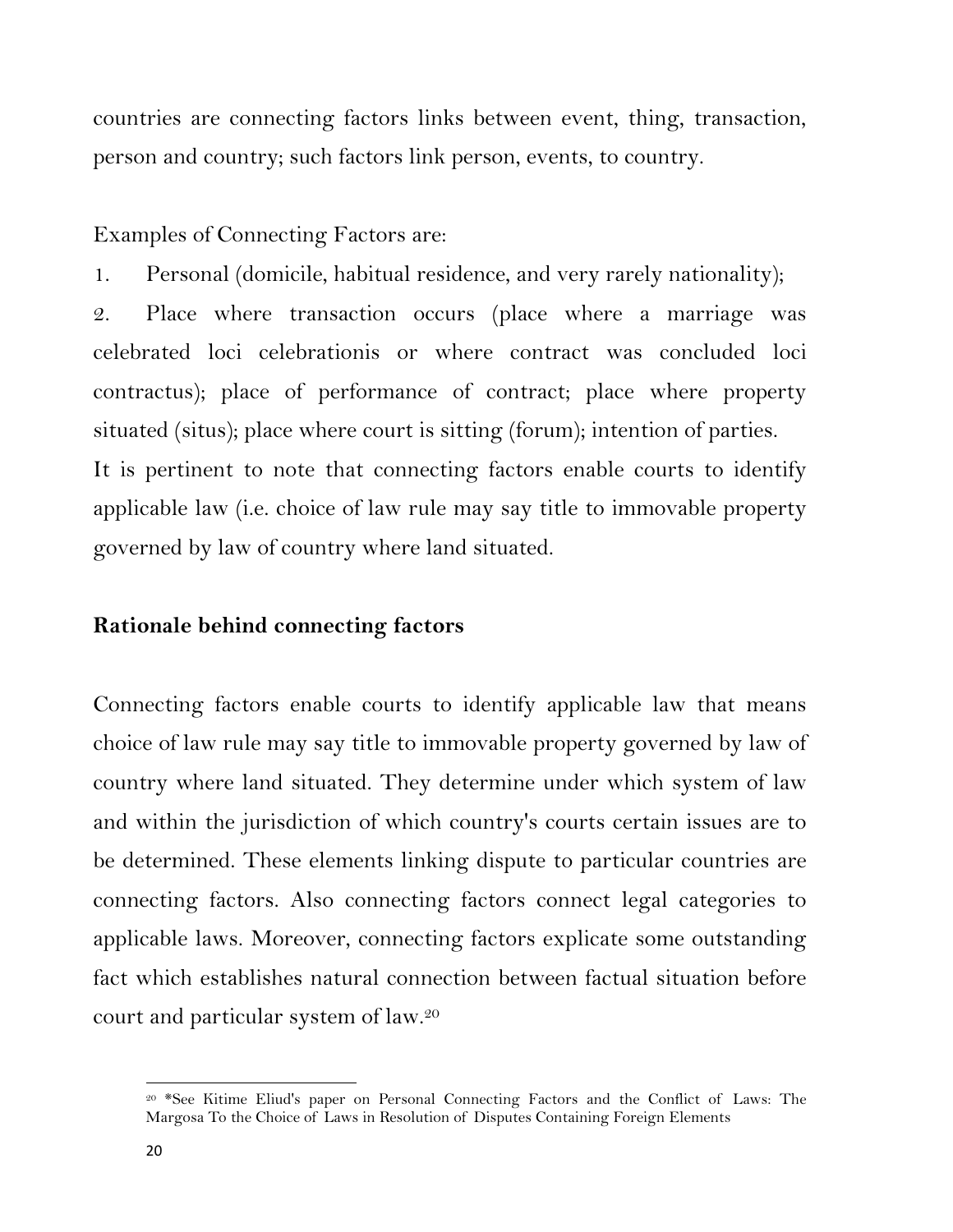The identification of the appropriate law may be viewed as involving a three stage process:

1. Characterization or classification of the relevant issue; (for e.g. Tort, contract or matrimonial issue)

2. selection of the rule of conflict of laws which lays down a connecting factor for that issue; and (as provided in the forum state)

3. identification of the system of law which is tied by that connecting factor to that issue

In practice, in particular at pre-contract stage, the approach should be a bit more sophisticated, as such:

1. Identification of the forum (which is either stipulated or not)

2. Identification of the applicable set of conflict of laws rules (determined by the seat of the forum)

3. Characterization or classification of the relevant issue (contract issue, pre-contract issue, tort issue, power of attorney issue, formal requirement issue, etc.)

4. Selection of the rule of conflict of laws which lays down a connecting factor for that issue

5. Identification of the system of law which is tied by that connecting factor to that issue.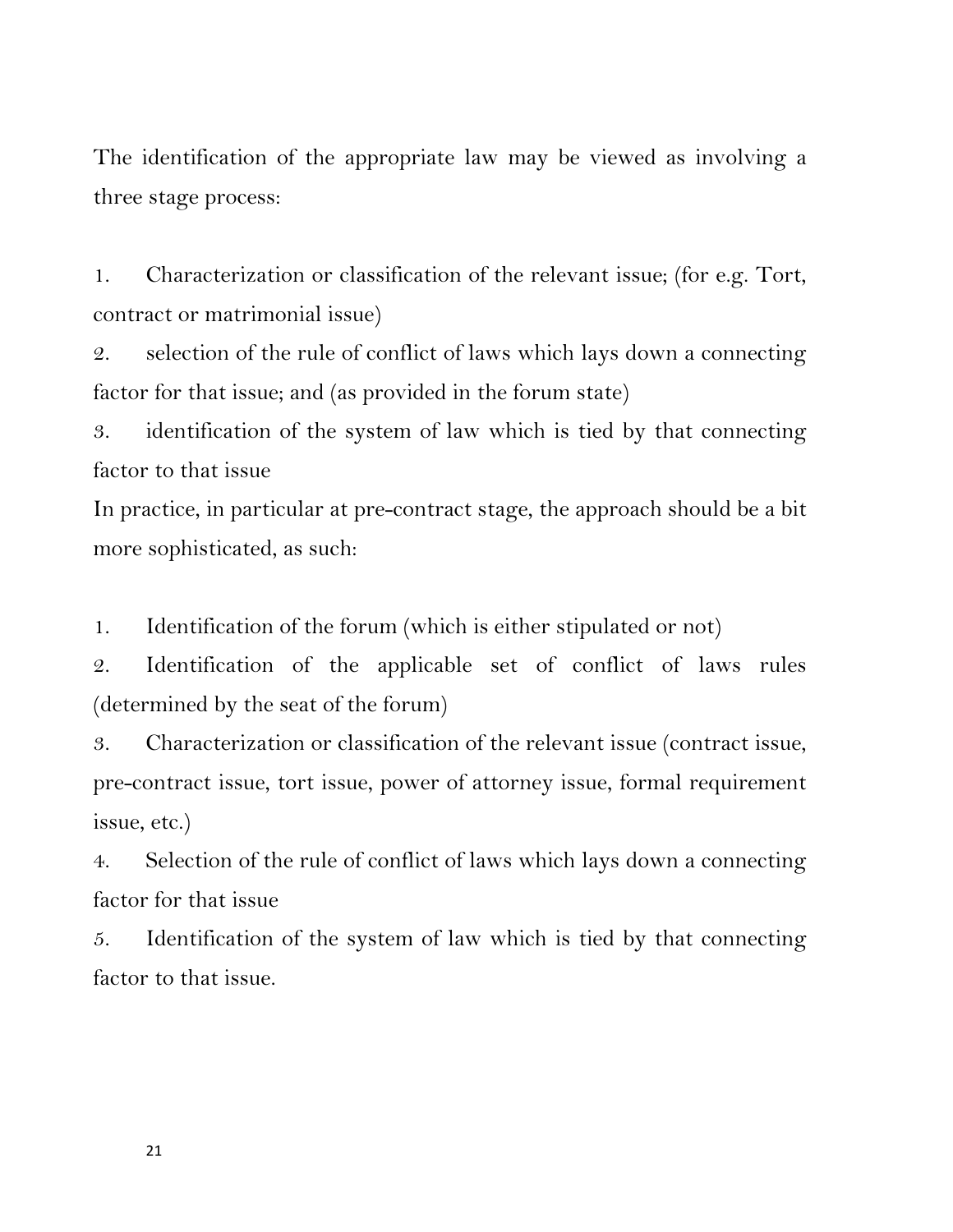At a first stage the jurisdiction of a court must be determined. The conflict of laws rules of the court shall be applied to decide which system of law is to be applied.

At a second stage the judge or the presumed judge is likely to commence by asking himself what is the nature of the problem which confronts him. In other words he must classify the "cause of action" in order to determine the applicable conflict of laws rule. This way has been explained by Cheshire and North as follows:

This "classification of the cause of action" means the allocation of the question raised by the factual situation before the court to its correct legal category. Its object is to reveal the relevant rule for the choice of law. The rules of any given system of law are arranged under different categories, some being concerned with status, others with succession, procedure, contract, tort and so on, and until a judge, faced with a case involving a foreign element, has determined the particular category into which the question before him falls, he can make no progress, for he will not know what choice of law rule to apply. He must discover the true basis of the claim being made. He must decide, for instance, whether the question relates to the administration of assets or to succession, for in the case of movables left by a deceased person, the former is governed by the law of the forum, the latter by the law of the domicile. Whether undertaken consciously or unconsciously, this process of classification must always be performed. It is usually done automatically and without difficulty .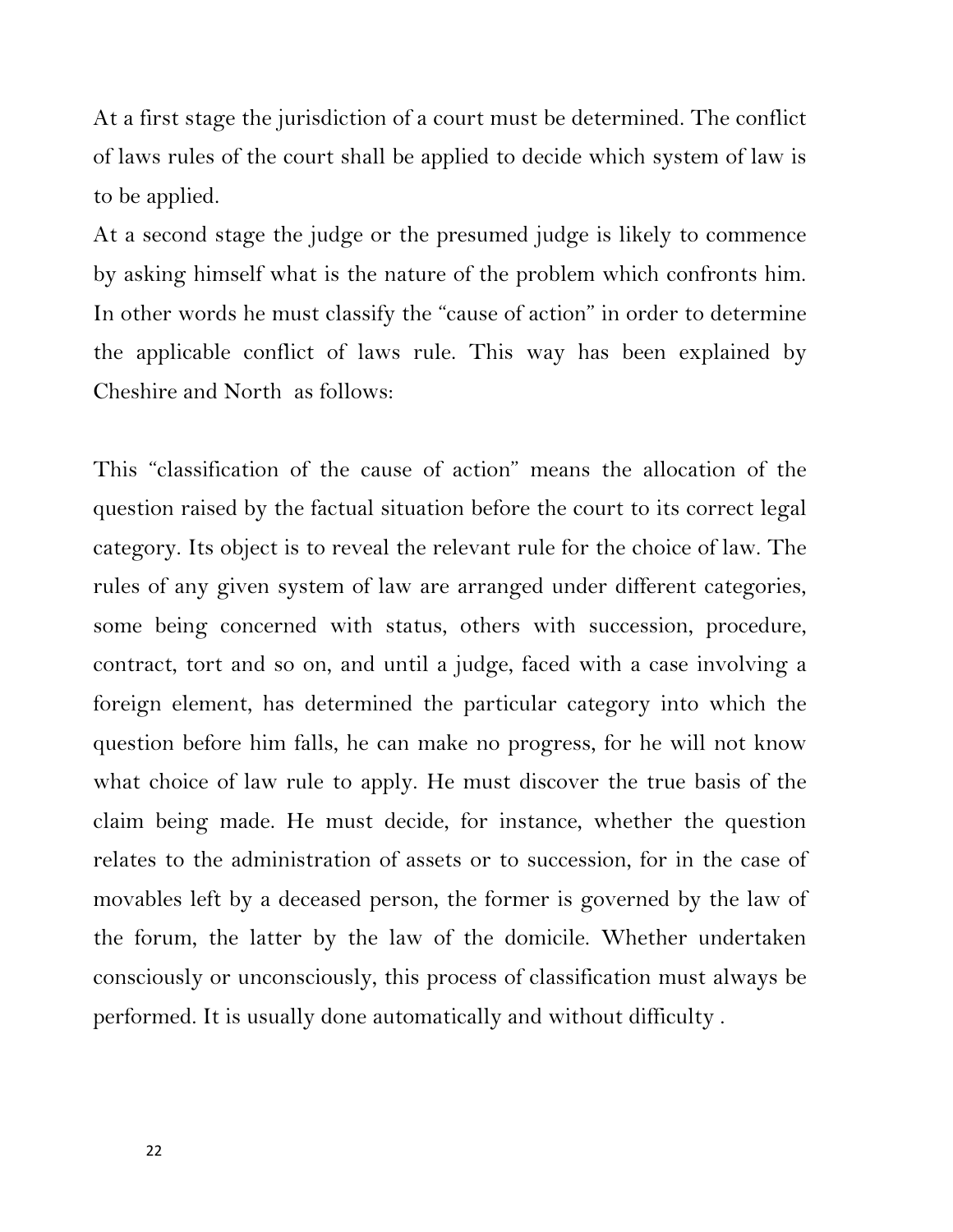Once the proper conflict of laws rule has been identified that connects the question identified by classification of the cause of action to a particular system of law, this being referred to as the "connecting factor", the applicable system of law which is tied by the connecting factor must be applied.

Furthermore, the judge shall identify which set of rules from or part of that system should be applied to determine the dispute.

Conflict of laws issues can arise in respect of any problem that appears before the court.

As earlier noted in the conflict of law, connecting factors are facts which tend to connect a transaction or occurrence with a particular law or jurisdiction. The following are the examples of connecting factors;

1. Domicile, residence, nationality or place of incorporation of the parties;

- 2. The place of conclusion or performance of the contract;
- 3. The place where the tort or delict was committed;
- 4. The flag or country of registry of the ship;
- 5. The ship owner's base of operations.

Connecting factors are taken into consideration and weighed by courts and arbitrators, in determining the proper law to apply in deciding the case or dispute. In Zielinski v. Empresa Hondurena de Vapores , it was held that, as to contract, the place of contract is not a substantial connecting factor in the choice between competing laws to govern a maritime tort.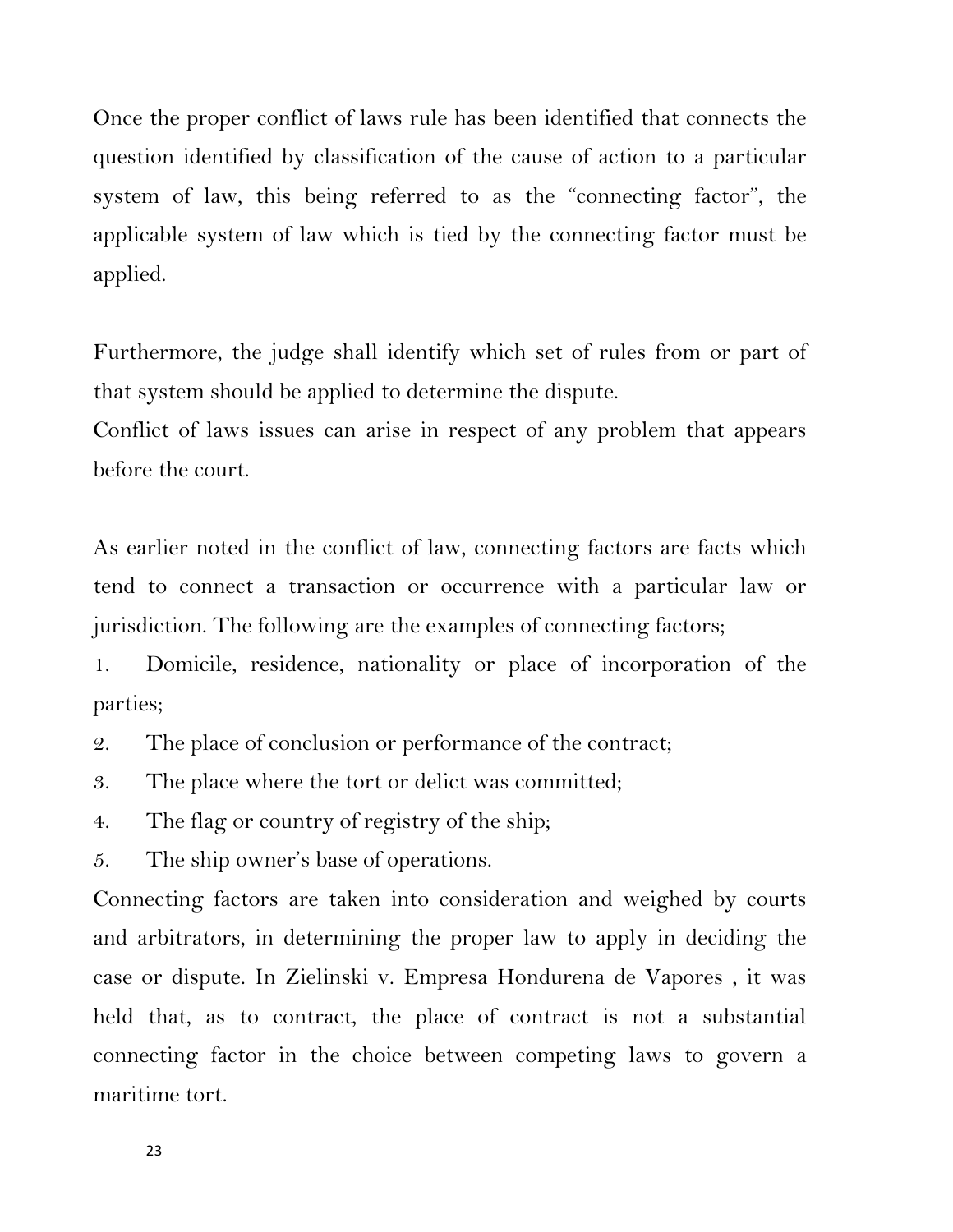#### **Applicable laws on the basis of Locus Regit Actum**

*Locus regit actum* simply put is the municipal laws of the place where the facts occurred. This principle has been universally recognized since the Middle Ages. It can be justified not only on grounds of tradition and authority, but also by reason of obvious justice and convenience. In making their contract, the parties must be able to rely on such legal advice as is available in the place where they are and such advice ( and assistance) is not necessarily obtainable with regard to any formalities except those of the local law<sup>21</sup>. Observance of the local form is thus sufficient to make the contract valid. Is it also necessary? Does the principle *Locus Regit Actum* apply as a permission to use the local form or as an imperative? Does the form depend on *lex loci contractus* not only affirmatively, but also negatively? Does it mean that the parties may or does it mean they must observe the local form?

There is not clear authority on this point.<sup>22</sup> With regard to marriage, English law clearly applies the rule Locus regit actum imperatively: no marriage is (in general) valid unless it has been celebrated in accordance with the local form<sup>23</sup> on the other hand it is equally clear from the decision in **Van Grutten v Digby**<sup>24</sup> that marriage settlement is valid if its form is in accordance with the provisions of its proper law, although, as was held

<sup>&</sup>lt;sup>21</sup> This argument was already developed by Savigny See S.381. The reasons why it applies to form but not to substance has been convincingly stated by Batiffol, S. 425 p. 364 . See also Totterman "

Functional Bases of the Rule Locus Regit Actum in English Conflict Rules" 2.I.C.L.Q 27 (1953) 22 The Scottish case, Valery v Scott (1876) 3 R. 965, and the Indian case *in the Goods of McAdam (*1895) I.L.R 23 Calc. 187 are authorities in favour of the permissive principle

<sup>23</sup> Scrimshire v Scrimshire (1752) 2 Han. Con. 395; Berthiaume v. Dastous (1930) A.C 79 (P.C) See Rule 30 and ante, p. 232

<sup>24 (1862) 31</sup> Beav. 561 esp. per Romilly M.R at p. 567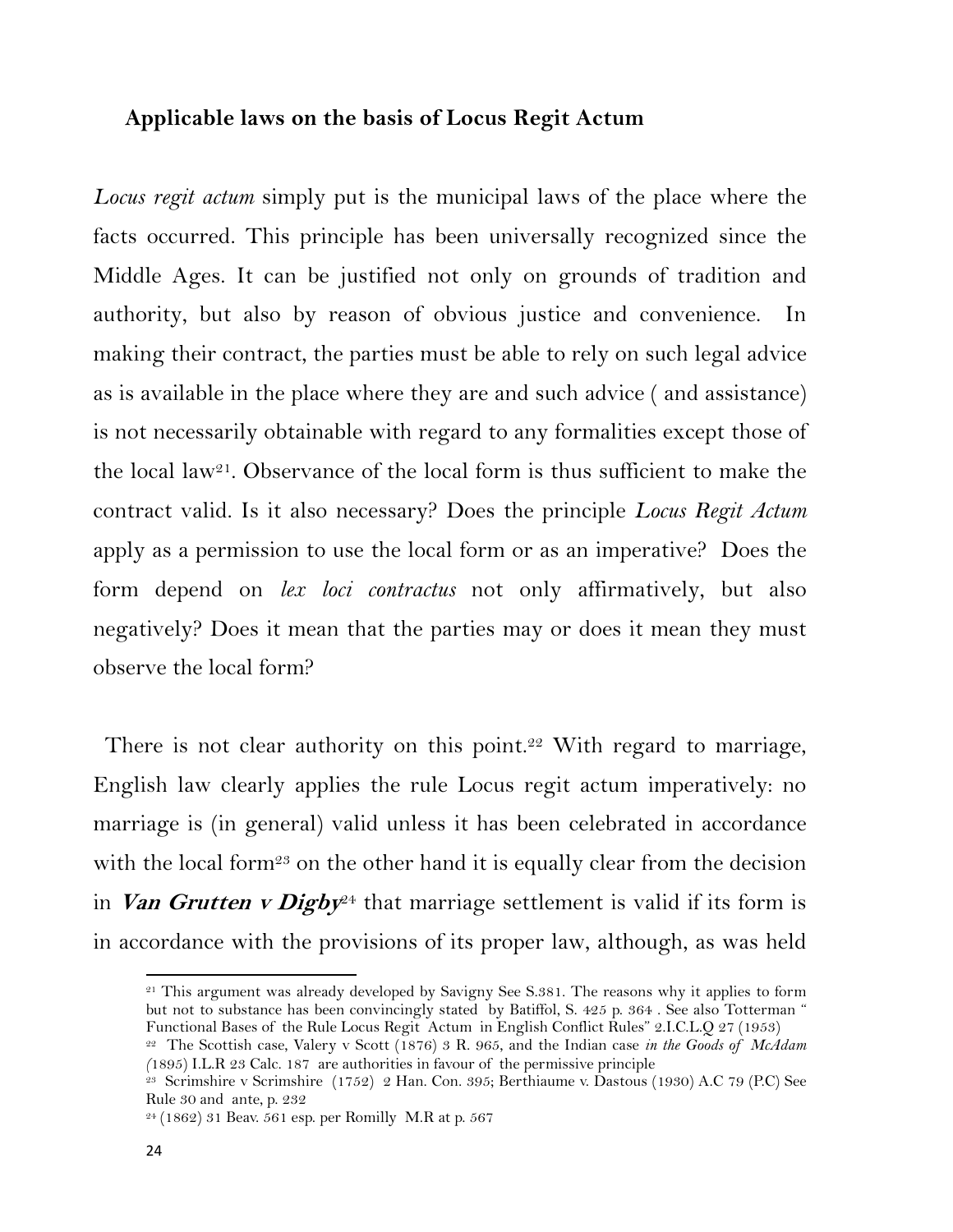in **Guepratte v Young**<sup>25</sup>; compliance with the local form is sufficient. It is submitted that if the question ever came for decision in an English Court in connection with a mercantile contract, the court would be more likely to follow the analogy of the authorities on marriage settlements than that supplied by the case on marriage $26$ 

It is instructive to note that it has never been decided that a contract formally valid under its proper law must be held void by reason of nonobservance of the local form. But where it relates to transfer of property the observance of the local form is necessary. The formal validity of a contract with regard to land depends on the proper law of the contract, which is in general , though not necessarily , the law of the country where the land is situate (lex situs). Hence where a contract on immovable property is concerned it will be valid even if it does not comply with the forms required by the proper law, but provided it complies with the local form. Note however that this does not apply to conveyance of land because the contract must comply with the formalities of the proper law of the *lex situs.* But with regard to contract on a movable property , it will be valid if it complies either with the local form or with the form prescribed by the proper law.

The maxim *locus regit actum* also applies to marriage. A marriage celebrated in the mode, or according to the rites or ceremonies, held requisite by the law of the country where marriage takes place, is valid. Our Courts give effect to the principle that the form of a contract is

<sup>25 (1851) 4</sup> De G. & Sm. 217 ; See Rule 127 Sub- Rule 1

<sup>&</sup>lt;sup>26</sup> S. 34 of the Companies Act 1948, appears to assume that a company incorporated in the United Kingdom may conclude a contract in the form prescribed by the law of the United Kingdom.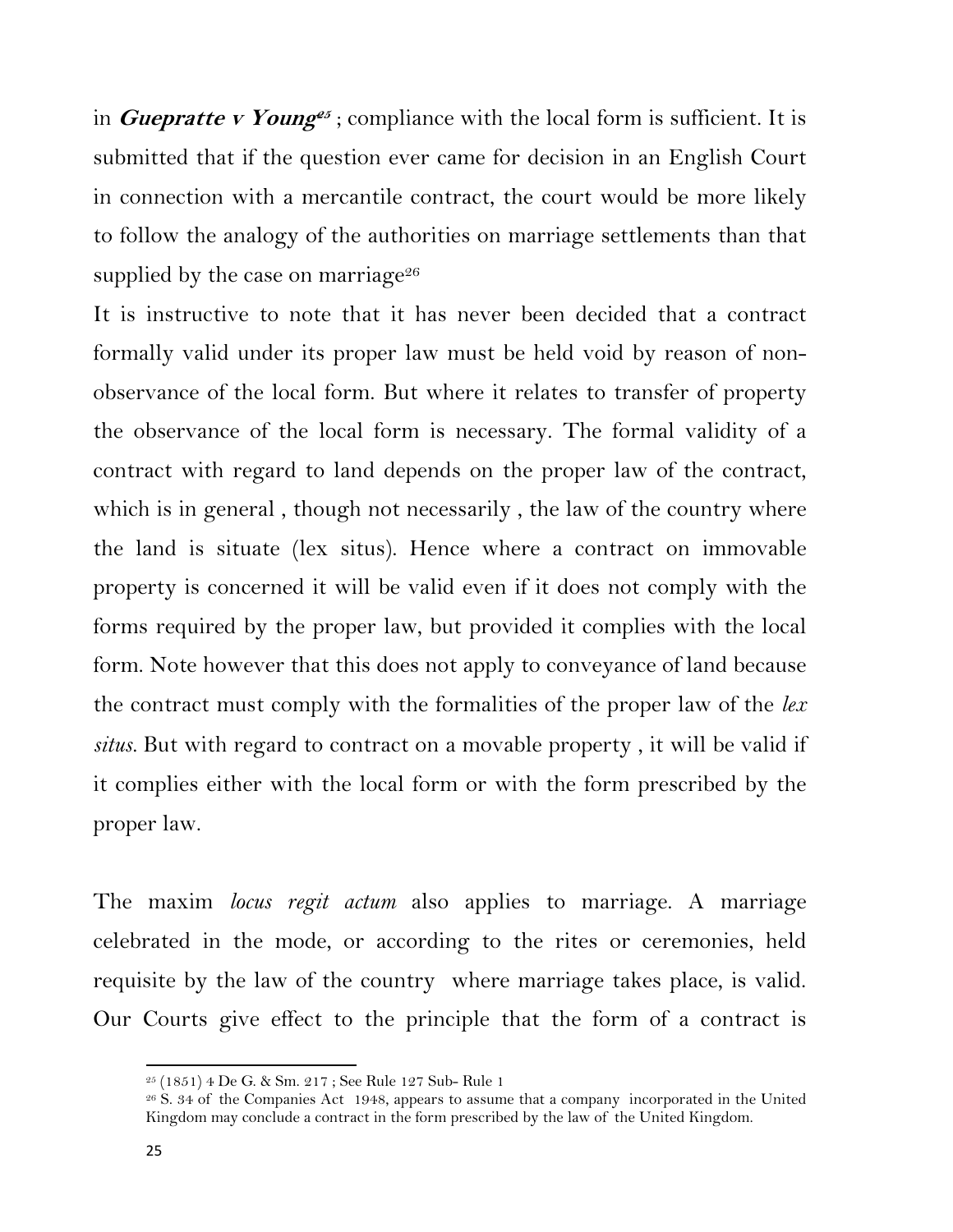governed by the law of the place where the contract is made, and hold that , though under certain circumstances other forms may be sufficient, yet local form always suffices, and that in general " the law of the country where the marriage is solemnized must alone decide all questions relating to the validity of ceremony by which the marriage is alleged to have been constituted.27

#### **CHAPTER FOUR**

#### **CONCLUSION**

This paper has sufficiently demonstrated what constitutes the question of jurisdiction and the question on the choice of law in conflict of laws. We have seen from the above that the thin line between the two often leads to some sort of confusion in court where Judges refuse to entertain a matter simply because the fact occurred in outside its jurisdiction. This paper has sufficiently identified this errors and the possible or solution on the errors. The process of applying the choice of law rules by characterization, connecting factors and principle of *locus regit actum* have also been dealt with and we concluded that after the court assumes jurisdiction over a matter, the next thing is that it look at is the categorization or the characterization of the fact to determine which aspects of law will be applicable to the facts. Having done this, the court then looks at the connecting factors provided by the aspect of law to narrow down the appropriate law to apply to the matter before it. The principle of *locus regit actum* also plays a significant role in assisting the court in choice of law to

<sup>27</sup> Sottomayor V De barros (1877) 3 P.D 1, 5 (C.A)